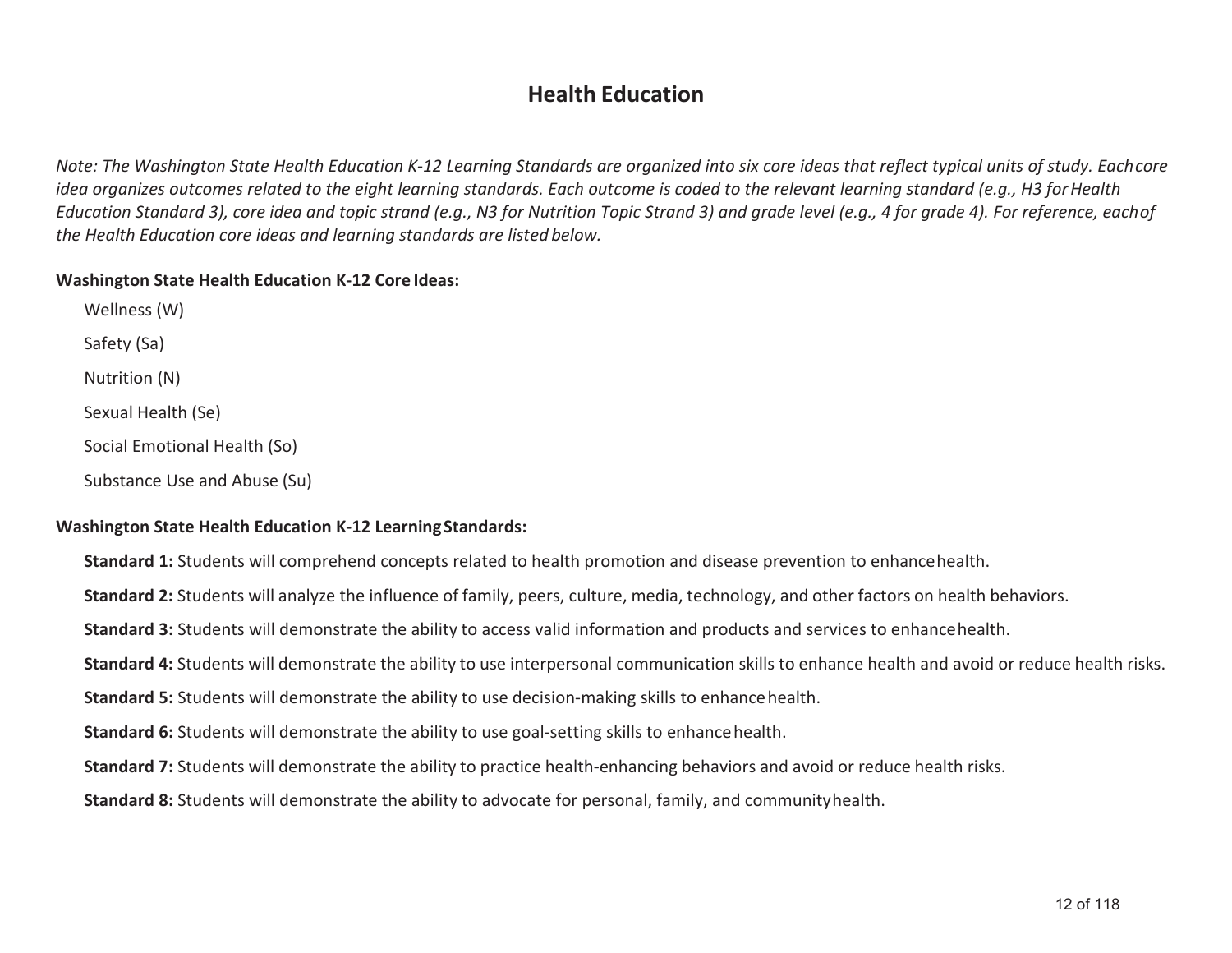| <b>Topic</b>      | <b>Kindergarten</b>  | Grade 1               | <b>Grade 2</b>        | <b>Grade 3</b>          | Grade 4                | <b>Grade 5</b>         |
|-------------------|----------------------|-----------------------|-----------------------|-------------------------|------------------------|------------------------|
| 1. Dimensions of  | Recognize meaning of | Understand what it    | Describe what it      | Recognize dimensions    | Identify dimensions of | Describe dimensions    |
| <b>Health</b>     | healthy and          | means to be healthy.  | means to be healthy.  | of health. H1.W1.3      | health. H1.W1.4        | of health. H1.W1.5     |
|                   | unhealthy. H1.W1.K   | H1.W1.1               | H1.W1.2               |                         |                        |                        |
| 2. Hygiene        | Recognize basic      | Describe basic        | Describe benefits of  | Demonstrate effective   | Describe personal      | Explain how family,    |
|                   | hygiene practices.   | hygiene practices.    | hygiene practices.    | hygiene practices.      | hygiene needs          | peers, media, and      |
|                   | H1.W2.Ka             | H1.W2.1               | H1.W2.2               | H7.W2.3                 | associated with the    | culture influence      |
|                   |                      |                       |                       |                         | onset of puberty.      | decision-making        |
|                   |                      | Understand which      |                       |                         | H1.W2.4                | related to hygiene     |
|                   |                      | elements of hygiene   |                       |                         |                        | practices. H1.W2.5     |
|                   |                      | are essential to good |                       |                         |                        |                        |
|                   |                      | health. H1.W2.Kb      |                       |                         |                        |                        |
| 3. Disease        | Understand germs     | Describe ways to      | Understand bacteria   | Identify ways           | List ways to prevent   | Understand             |
| <b>Prevention</b> | can cause diseases.  | prevent the spread of | and viruses are types | pathogens enter the     | debilitating or life-  | relationship between   |
|                   | H1.W3.Ka             | germs. H1.W3.1a       | of germs. H1.W3.2a    | body. H1.W3.3a          | threatening diseases.  | disease prevention     |
|                   |                      |                       |                       |                         | H1.W3.4a               | and quality of life.   |
|                   | Identify ways germs  | Understand            | Describe differences  | Identify common         |                        | H1.W3.5a               |
|                   | are transmitted.     | differences between   | between               | chronic diseases and    | Identify ways to keep  |                        |
|                   | H1.W3.Kb             | communicable and      | communicable and      | allergies. H1.W3.3b     | the immune system      | Describe how           |
|                   |                      | noncommunicable       | noncommunicable       |                         | strong. H1.W3.4b       | heredity can affect    |
|                   | Describe symptoms    | diseases. H1.W3.1b    | diseases. H1.W3.2b    | Explain how common      |                        | personal health.       |
|                   | that occur when a    |                       |                       | childhood illnesses are |                        | H1.W3.5b               |
|                   | person is sick.      |                       |                       | treated. H1.W3.3c       |                        |                        |
|                   | H1.W3.Kc             |                       |                       |                         |                        |                        |
| 4. Analyzing      | Identify how family  | Describe how family   | Understand how        | Describe how media      | Identify how culture   | Analyze how family,    |
| <b>Influences</b> | influences health    | and friends influence | media influences      | and technology          | influences health      | peers, media, culture, |
|                   | practices and        | health practices and  | health decisions and  | influence health        | decisions and          | and technology         |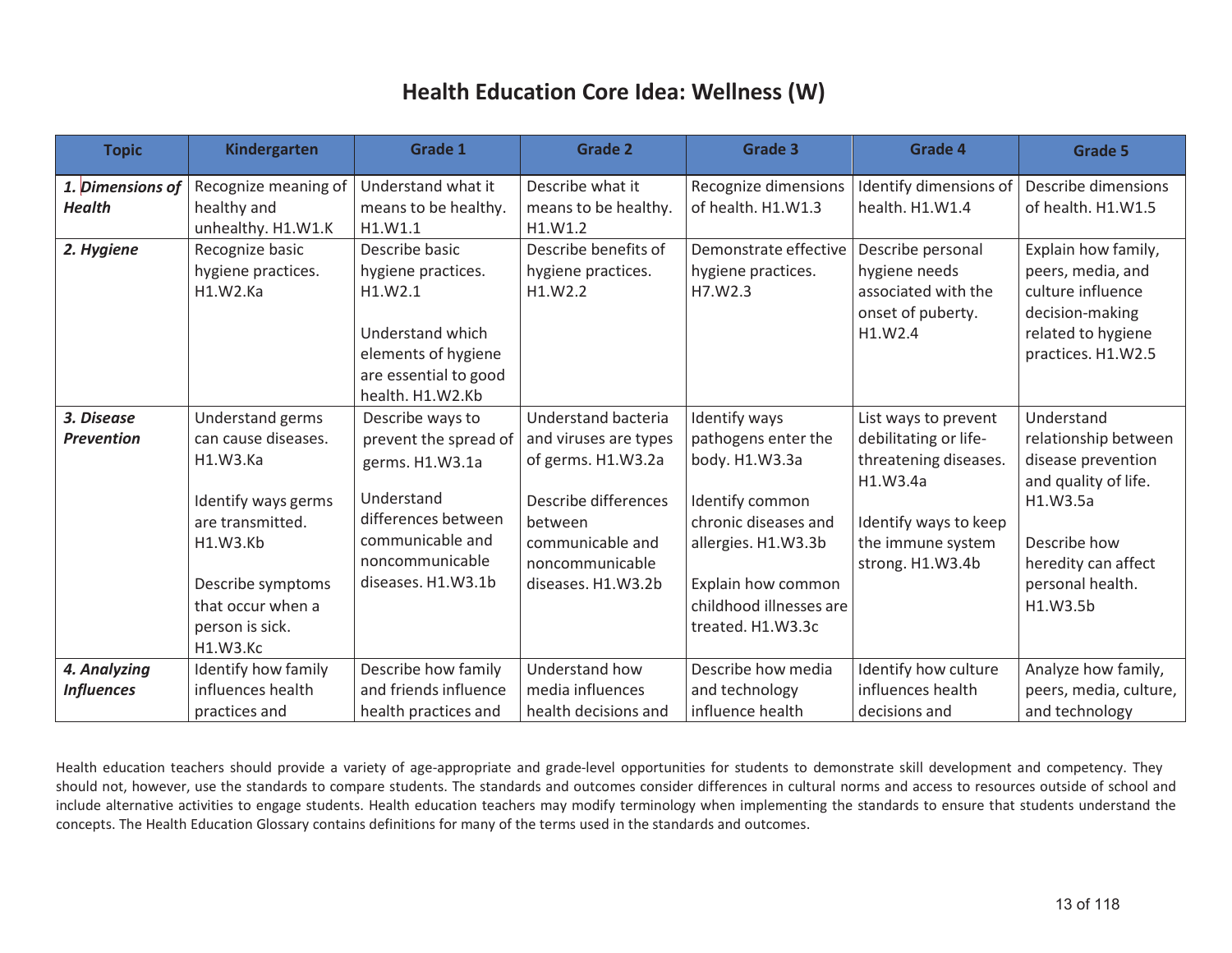| <b>Topic</b>           | <b>Kindergarten</b>     | <b>Grade 1</b>        | <b>Grade 2</b>                                | <b>Grade 3</b>        | Grade 4                 | <b>Grade 5</b>        |
|------------------------|-------------------------|-----------------------|-----------------------------------------------|-----------------------|-------------------------|-----------------------|
|                        | behaviors. H2.W4.K      | behaviors. H2.W4.1    | behaviors. H2.W4.2                            | decisions and         | behaviors. H2.W4.4      | influence health      |
|                        |                         |                       |                                               | behaviors. H2.W4.3    |                         | decisions and         |
|                        |                         |                       |                                               |                       |                         | behaviors. H2.W4.5    |
| <b>5. Access Valid</b> | Identify trusted adults | Identify where to     | Identify                                      | Investigate resources | Investigate validity of | Demonstrate how to    |
| <b>Information</b>     | and professionals       | locate trusted adults | characteristics of valid   from home, school, |                       | health and wellness     | access valid          |
|                        | who can help            | who can help          | health information                            | and community that    | information, products,  | information,          |
|                        | promote health.         | promote health.       | and services. H3.W5.2                         | provide valid health  | and services. H3.W5.4   | products, and         |
|                        | H3.W5.K                 | H3.W5.1               |                                               | information. H3.W5.3  |                         | services. H3.W5.5     |
| 6.                     | Demonstrate healthy     | Identify verbal and   | Demonstrate active                            | Demonstrate effective | Demonstrate             | Demonstrate           |
| <b>Communication</b>   | ways to express         | nonverbal             | listening skills to                           | refusal skills.       | appropriate strategies  | appropriate           |
|                        | needs, wants, and       | communication.        | enhance                                       | H4.W6.3a              | to manage or resolve    | interpersonal         |
|                        | feelings. H4.W6.K       | H1.W6.1               | communication.                                |                       | conflict. H4.W6.4       | communication skills. |
|                        |                         |                       | H4.W6.2a                                      | Recognize how to ask  |                         | H4.W6.5               |
|                        |                         | Demonstrate ways to   |                                               | for needs. H4.W6.3b   | Recognize steps to a    |                       |
|                        |                         | respond to an         | Identify skills for                           |                       | decision-making         |                       |
|                        |                         | unwanted,             | assertive                                     |                       | model. H5.W6.4          |                       |
|                        |                         | threatening, or       | communication.                                |                       |                         |                       |
|                        |                         | dangerous situation.  | H4.W6.2b                                      |                       |                         |                       |
|                        |                         | H4.W6.1               |                                               |                       |                         |                       |
| 7. Decision-           | Identify situations     | Differentiate between | Identify healthy                              | Predict potential     | Predict potential long- | Apply decision-       |
| <b>Making</b>          | when a health-related   | situations when a     | options for making a                          | short-term outcomes   | term outcomes of a      | making skills to make |
|                        | decision is needed.     | health-related        | health-related                                | of a health-related   | health-related          | a health-enhancing    |
|                        | <b>H5.W7.K</b>          | decision can be made  | decision. H5.W7.2                             | decision. H5.W7.3     | decision. H5.W7.4       | choice. H5.W7.5       |
|                        |                         | individually and when |                                               |                       |                         |                       |
|                        |                         | assistance is needed. |                                               |                       |                         |                       |
|                        |                         | H5.W7.1               |                                               |                       |                         |                       |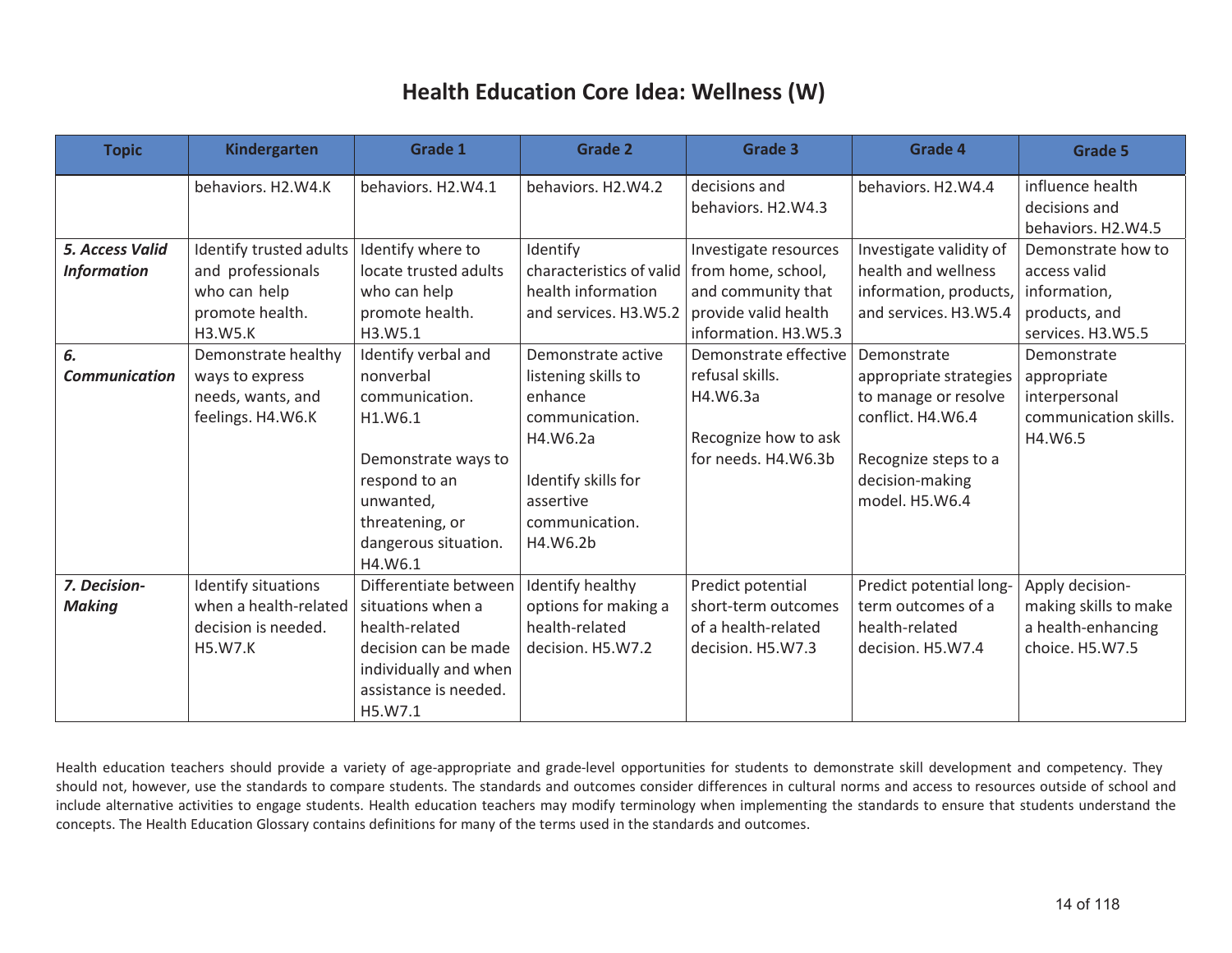| <b>Topic</b>    | Kindergarten                                | Grade 1                                                                                    | Grade 2                                                         | Grade 3                                                                                 | Grade 4                                                                                | Grade 5                                                                    |
|-----------------|---------------------------------------------|--------------------------------------------------------------------------------------------|-----------------------------------------------------------------|-----------------------------------------------------------------------------------------|----------------------------------------------------------------------------------------|----------------------------------------------------------------------------|
| 8. Goal-Setting | Identify a personal<br>health goal. H6.W8.K | Identify people who<br>can support<br>achievement of a<br>personal health goal.<br>H6.W8.1 | Describe steps to<br>achieve a personal<br>health goal. H6.W8.2 | I Identify resources to<br>support achievement<br>of a personal health<br>goal. H6.W8.3 | Create a personal<br>health goal and track<br>progress toward<br>achieving it. H6.W8.4 | Analyze progress<br>toward achieving a<br>personal health goal.<br>H6.W8.5 |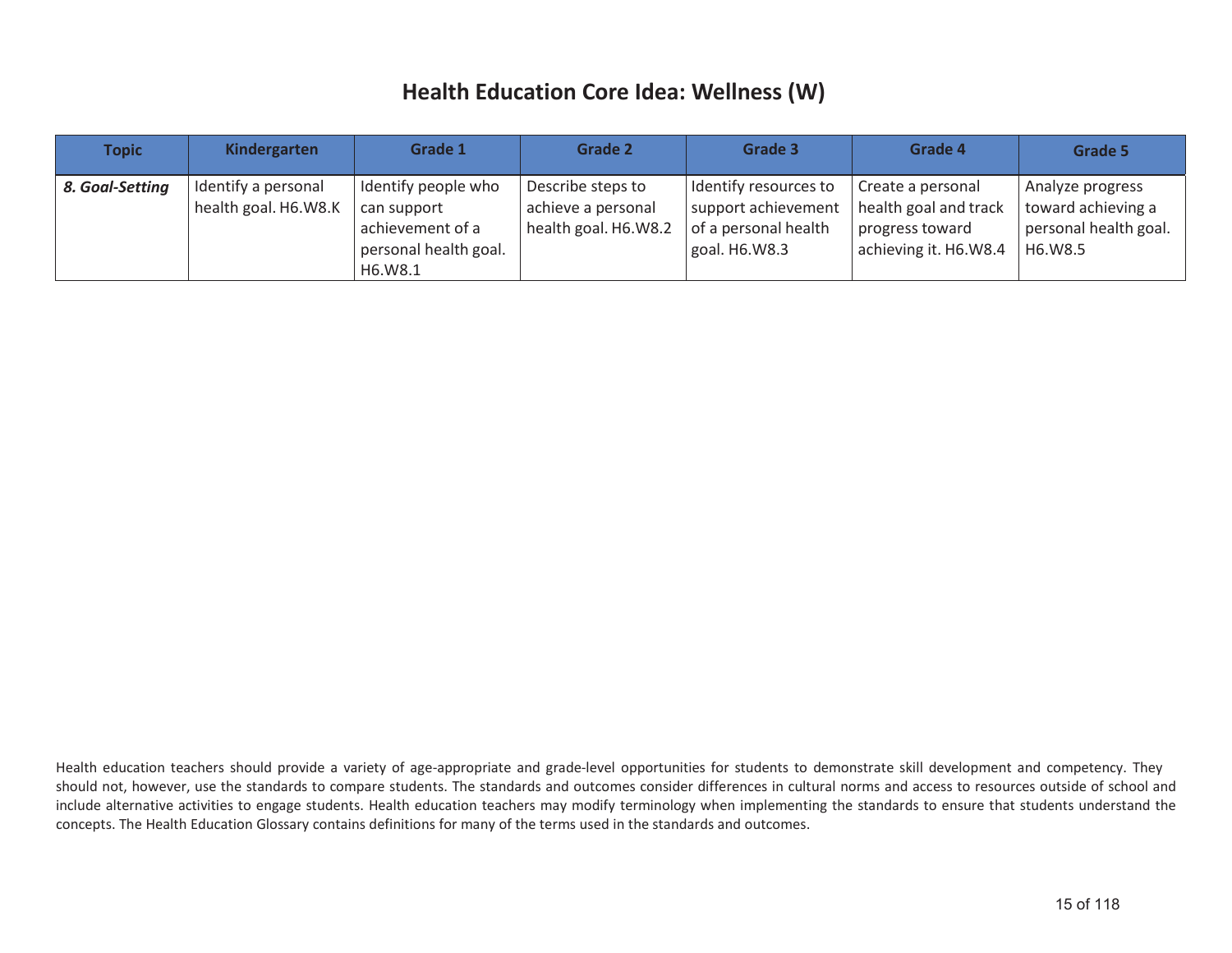| <b>Topic</b>         | Grade 6                           | <b>Grade 7</b>                      | <b>Grade 8</b>                   | <b>High School</b>                              |
|----------------------|-----------------------------------|-------------------------------------|----------------------------------|-------------------------------------------------|
| 1. Dimensions        | Describe interrelationships of    | Assess personal health behaviors    | Analyze interrelationships of    | Analyze personal dimensions of                  |
| of Health            | dimensions of health. H1.W1.6     | in relation to dimensions of        | personal dimensions of health.   | health and design a plan to                     |
|                      |                                   | health. H1.W1.7                     | H1.W1.8                          | balance health. H1.W1.HS                        |
| 2. Disease           | Differentiate between             | Summarize lifestyle factors to      | Analyze how personal choices     | Analyze prevention, lifestyle                   |
| <b>Prevention</b>    | communicable and                  | prevent communicable and            | contribute to communicable and   | factors, and treatment of                       |
|                      | noncommunicable diseases.         | noncommunicable diseases.           | noncommunicable diseases.        | communicable and                                |
|                      | H1.W2.6                           | H7.W2.7a                            | H7.W2.8a                         | noncommunicable diseases.                       |
|                      |                                   |                                     |                                  | H <sub>2</sub> .W <sub>2</sub> .H <sub>Sa</sub> |
|                      | Determine how hereditary          | Explain benefits and                | Assess personal health           |                                                 |
|                      | factors and health behaviors      | consequences of various health      | behaviors that reduce or         | Assess personal risk factors and                |
|                      | impact health. H2.W2.6            | behaviors. H7.W2.7b                 | prevent health risks. H7.W2.8b   | predict future health status.                   |
|                      |                                   |                                     |                                  | H <sub>2</sub> .W <sub>2</sub> .H <sub>Sb</sub> |
| 3. Analyzing         | Explain factors that influence    | Describe how peers, culture, and    | Describe how values, media, and  | Analyze how a variety of factors                |
| <b>Influences</b>    | health decisions and behaviors.   | family influence health decisions   | technology influence health      | impact personal and community                   |
|                      | H2.W3.6                           | and behaviors. H2.W3.7              | decisions and behaviors.         | health. H2.W3.HS                                |
|                      |                                   |                                     | H <sub>2</sub> .W <sub>3.8</sub> |                                                 |
| 4. Access Valid      | Describe situations that call for | Analyze validity and reliability of | Investigate local valid and      | Create a resource that outlines                 |
| <b>Information</b>   | expert health resources and       | health and wellness information     | reliable health and wellness     | where and how students can                      |
|                      | services. H3.W4.6                 | and products. H3.W4.7               | information. H3.W4.8             | access valid and reliable health                |
|                      |                                   |                                     |                                  | information, products, and                      |
|                      |                                   |                                     |                                  | services. H3.W4.HS                              |
| 5.                   | Explain effective communication   | Use communication skills            | Demonstrate communication        | Demonstrate strategies to                       |
| <b>Communication</b> | skills. H4.W5.6                   | effectively with family, peers,     | skills to enhance health and     | prevent, manage, or resolve                     |
|                      |                                   | and others. H4.W5.7                 | avoid or reduce health risks.    | interpersonal conflicts without                 |
|                      |                                   |                                     | H4.W5.8                          | harming self or others.                         |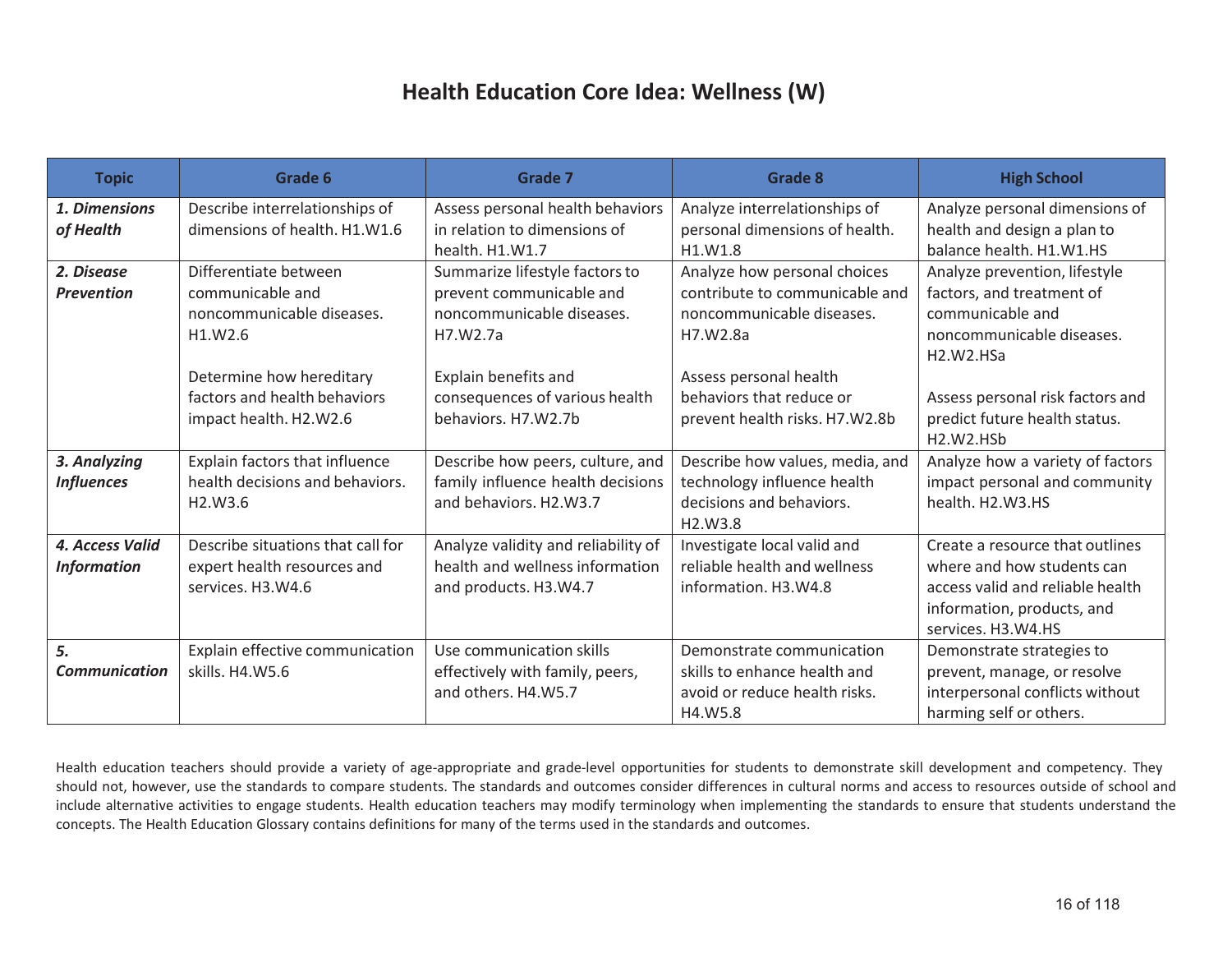| <b>Topic</b>                            | Grade 6                                                                                                          | Grade 7                                                                             | Grade 8                                                                                          | <b>High School</b>                                                                                                                 |
|-----------------------------------------|------------------------------------------------------------------------------------------------------------------|-------------------------------------------------------------------------------------|--------------------------------------------------------------------------------------------------|------------------------------------------------------------------------------------------------------------------------------------|
| 6.<br><b>Decision-</b><br><b>Making</b> | Identify circumstances that help<br>or hinder making healthy<br>decisions related to personal<br>health. H5.W6.6 | Determine healthy alternatives<br>for making a personal health<br>decision. H5.W6.7 | Demonstrate a decision-making<br>model to make a personal<br>health-enhancing choice.<br>H5.W6.8 | <b>H4.W5.HS</b><br>Predict potential short- and<br>long-term outcomes of a<br>personal health-related decision.<br><b>H5.W6.HS</b> |
| 7.<br><b>Goal-Setting</b>               | Describe how goals can enhance<br>health. H6.W7.6                                                                | Describe components of goal-<br>setting to enhance health.<br>H6.W7.7               | Describe various short- and long-<br>term goals that can be used to<br>enhance health. H6.W7.8   | Implement strategies to achieve<br>a personal health goal.<br><b>H6.W7.HS</b>                                                      |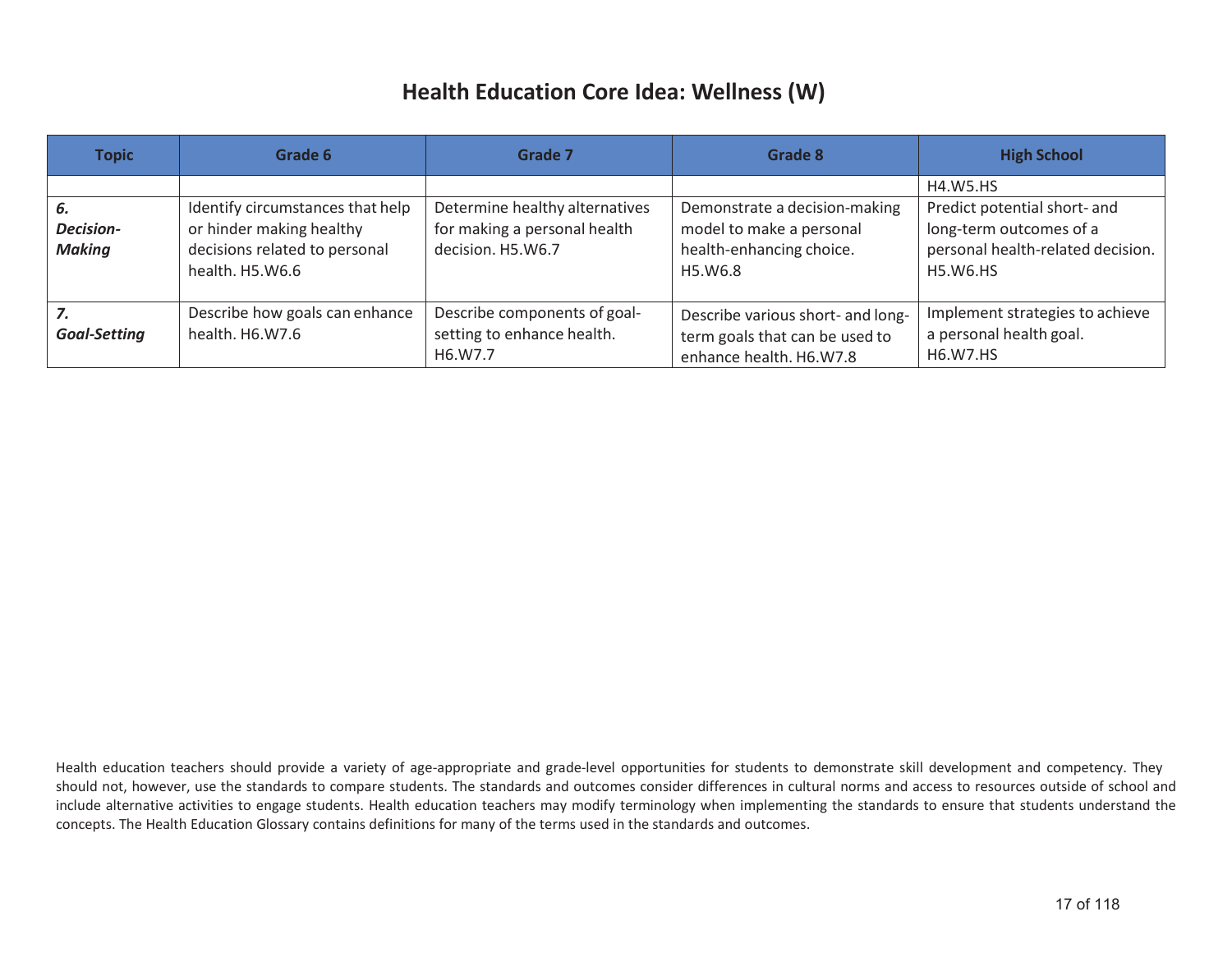| <b>Topic</b>      | <b>Kindergarten</b>   | <b>Grade 1</b>         | <b>Grade 2</b>         | <b>Grade 3</b>           | <b>Grade 4</b>       | <b>Grade 5</b>       |
|-------------------|-----------------------|------------------------|------------------------|--------------------------|----------------------|----------------------|
| 1. Injury         | Identify safety       | Identify safety        | Identify safety        | Identify ways to         | Identify ways to     | Identify dangerous   |
| <b>Prevention</b> | hazards in the home.  | hazards in the school. | hazards in the         | prevent injuries at      | prevent injuries in  | or risky behaviors   |
|                   | H1.Sa1.Ka             | H1.Sa1.1a              | community.             | home, at school, and     | recreational         | that might lead to   |
|                   |                       |                        | H1.Sa1.2a              | in the community.        | activities. H1.Sa1.4 | injuries. H1.Sa1.5a  |
|                   | Recognize bicycle,    | Understand bicycle,    |                        | H1.Sa1.3a                |                      |                      |
|                   | pedestrian, and       | pedestrian, and        | Describe bicycle,      |                          | Describe practices   | Identify safety      |
|                   | transportation safety | transportation safety  | pedestrian, and        | Create emergency,        | and behaviors that   | precautions for      |
|                   | rules. H1.Sa1.Kb      | rules. H1.Sa1.1b       | transportation safety  | fire, and safety plans   | promote safety and   | playing and working  |
|                   |                       |                        | rules. H1.Sa1.2b       | for home. H1.Sa1.3b      | reduce or prevent    | outdoors. H1.Sa1.5b  |
|                   | Identify fire, water, | Understand fire,       |                        |                          | injuries. H7.Sa1.4   |                      |
|                   | and sun safety rules. | water, and sun safety  | Describe emergency,    |                          |                      | Predict potential    |
|                   | H1.Sa1.Kc             | rules. H1.Sa1.1c       | fire, and safety plans |                          |                      | outcomes when        |
|                   |                       |                        | at home and at         |                          |                      | making a decision    |
|                   | Explain potential     | Explain importance     | school. H1.Sa1.2c      |                          |                      | related to injury    |
|                   | dangers of weapons.   | of reporting to an     |                        |                          |                      | prevention.          |
|                   | H1.Sa1.Kd             | adult when seeing or   | Understand             |                          |                      | H1.Sa1.5c            |
|                   |                       | hearing about          | importance of          |                          |                      |                      |
|                   |                       | someone having a       | avoiding weapons       |                          |                      |                      |
|                   |                       | weapon. H1.Sa1.1d      | when unsupervised.     |                          |                      |                      |
|                   |                       |                        | H1.Sa1.2d              |                          |                      |                      |
| 2. First Aid      | Understand            | Identify people to     | Recognize local        | Describe safety rules    | Describe how to      | Explain how to       |
|                   | differences between   | ask for help in        | emergency alert        | to follow in a disaster. | prepare for an       | respond to           |
|                   | emergency and         | emergency              | system. H1.Sa2.2a      | H1.Sa2.3a                | emergency.           | emergency            |
|                   | nonemergency          | situations. H1.Sa2.1a  |                        |                          | H1.Sa2.4a            | situations. H1.Sa2.5 |
|                   | situations. H1.Sa2.Ka |                        | Identify people who    | Identify basic first aid |                      |                      |
|                   |                       | Explain and            | can help when          | steps. H1.Sa2.3b         | Understand<br>basic  |                      |
|                   | Identify people to    | demonstrate how to     | someone is injured or  |                          | first aid for minor  |                      |
|                   | ask for help in an    | call 911. H1.Sa2.1b    | suddenly ill.          |                          | injuries. H1.Sa2.4b  |                      |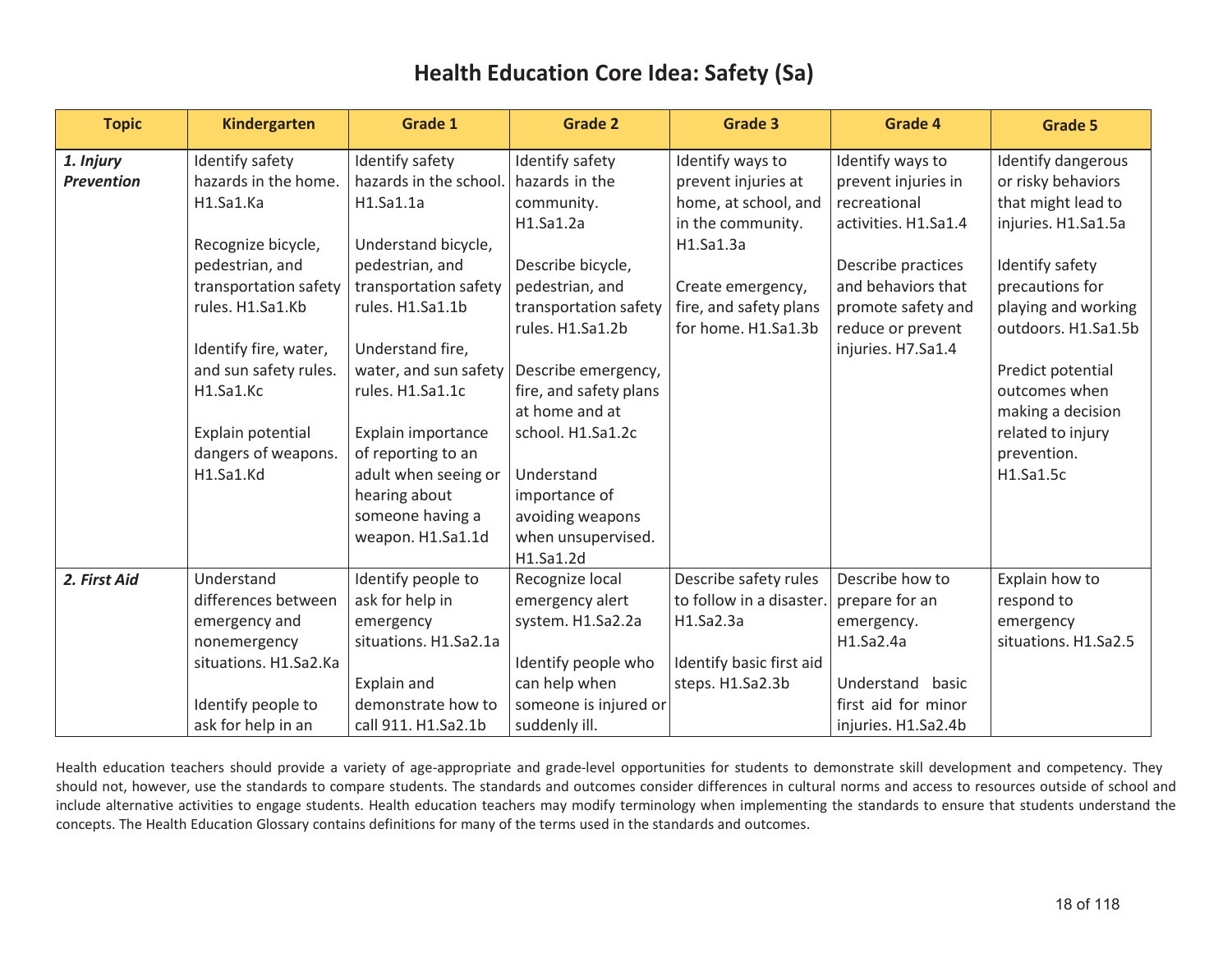| <b>Topic</b>      | <b>Kindergarten</b>    | <b>Grade 1</b>        | <b>Grade 2</b>        | Grade 3              | <b>Grade 4</b>         | <b>Grade 5</b>        |
|-------------------|------------------------|-----------------------|-----------------------|----------------------|------------------------|-----------------------|
|                   | emergency situation    |                       | H1.Sa2.2b             |                      |                        |                       |
|                   | at school. H1.Sa2.Kb   |                       |                       |                      |                        |                       |
|                   | Identify how to call   |                       |                       |                      |                        |                       |
|                   | 911 in emergency       |                       |                       |                      |                        |                       |
|                   | situations. H1.Sa2.Kc  |                       |                       |                      |                        |                       |
| 3. Violence       | Understand             | Recognize different   | Describe different    | Identify potentially | Explain how            | Describe ways to      |
| <b>Prevention</b> | definition of violence | types of violence and | types of violence and | violent situations.  | potentially violent    | prevent, reduce, and  |
|                   | and abuse. H1.Sa3.K    | abuse. H1.Sa3.1       | abuse. H1.Sa3.2a      | H1.Sa3.3a            | situations can be      | avoid violent         |
|                   |                        |                       |                       |                      | avoided. H1.Sa3.4a     | situations. H1.Sa3.5a |
|                   |                        |                       | Identify healthy and  | Differentiate        |                        |                       |
|                   |                        |                       | unhealthy group       | between gang,        | Explain importance     | Analyze how violent   |
|                   |                        |                       | characteristics.      | clique, and club.    | of communicating       | behavior impacts      |
|                   |                        |                       | H1.Sa3.2b             | H1.Sa3.3b            | and interacting        | self and others.      |
|                   |                        |                       |                       |                      | safely when using      | H1.Sa3.5b             |
|                   |                        |                       |                       | Understand impact    | electronic media.      |                       |
|                   |                        |                       |                       | of violent behavior  | H1.Sa3.4b              | Describe effective    |
|                   |                        |                       |                       | on others. H1.Sa3.3c |                        | communication skills  |
|                   |                        |                       |                       |                      | Identify influences on | to prevent, reduce,   |
|                   |                        |                       |                       |                      | violence and violence  | and avoid violent     |
|                   |                        |                       |                       |                      | prevention. H2.Sa3.4   | situations in person  |
|                   |                        |                       |                       |                      |                        | or on electronic      |
|                   |                        |                       |                       |                      |                        | media. H4.Sa3.5       |
|                   |                        |                       |                       |                      |                        |                       |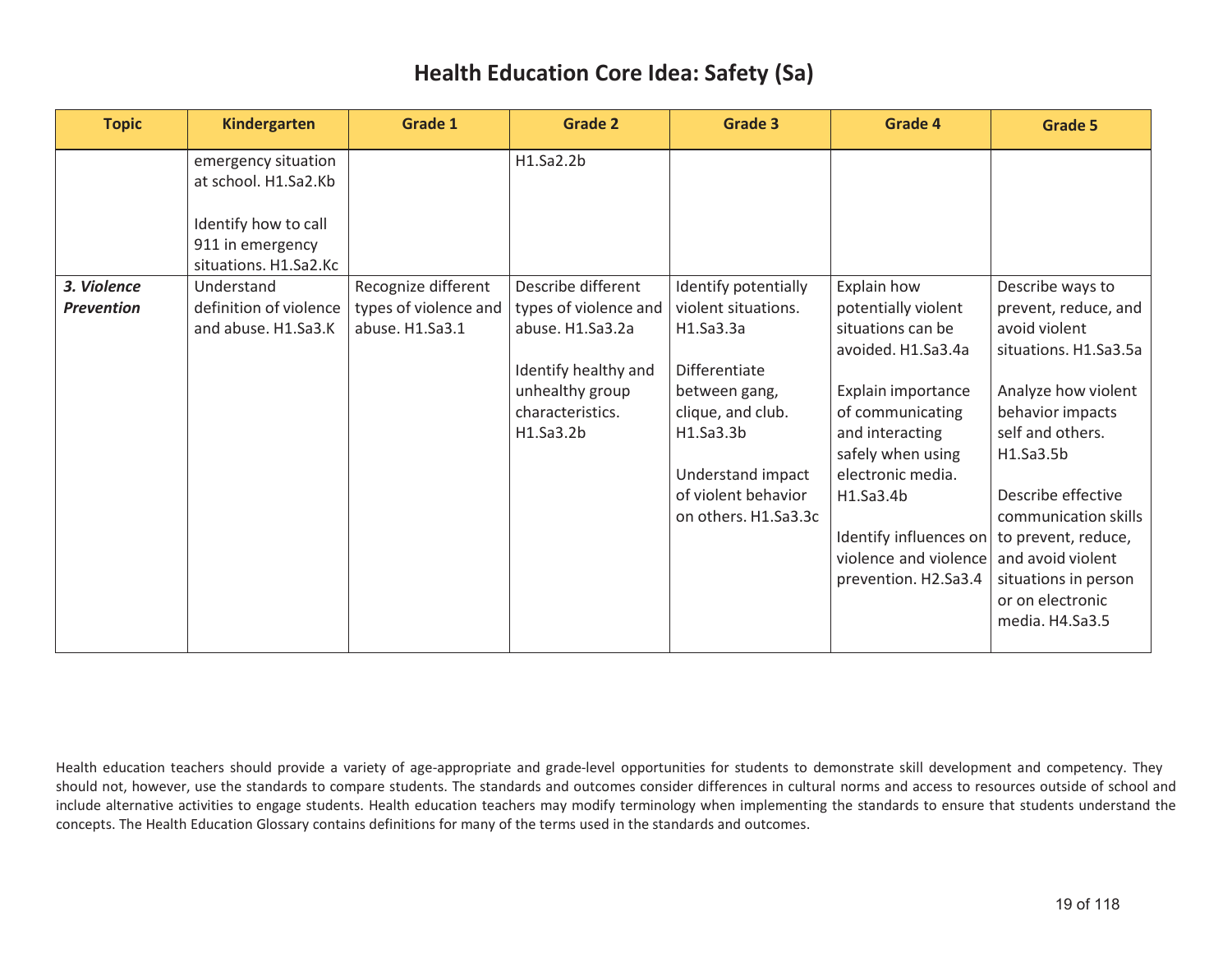| <b>Topic</b>                     | Grade 6                                                                                                                  | <b>Grade 7</b>                                                                                                  | <b>Grade 8</b>                                                                                                                                                        | <b>High School</b>                                                                                                                                                                   |
|----------------------------------|--------------------------------------------------------------------------------------------------------------------------|-----------------------------------------------------------------------------------------------------------------|-----------------------------------------------------------------------------------------------------------------------------------------------------------------------|--------------------------------------------------------------------------------------------------------------------------------------------------------------------------------------|
| 1. Injury<br><b>Prevention</b>   | Identify guidelines related to<br>bicycle, pedestrian, traffic,<br>water, and recreation safety.<br>H1.Sa1.6             | Explain importance of being<br>responsible for promoting<br>safety and avoiding or<br>reducing injury. H7.Sa1.7 | Advocate for safety and injury<br>prevention. H8.Sa1.8<br>Describe how some health risk<br>behaviors influence safety and<br>injury prevention practices.<br>H2.Sa1.8 | Analyze impact of decisions<br>related to bicycle, pedestrian,<br>traffic, water, and recreation<br>safety. H5.Sa1.HS<br>Describe how to prevent<br>occupational injuries. H1.Sa1.HS |
|                                  |                                                                                                                          |                                                                                                                 |                                                                                                                                                                       | Compare how family, peers,<br>culture, media, technology, and<br>other factors influence safety<br>and injury prevention practices<br>and behaviors. H2.Sa1.HS                       |
| 2. First Aid                     | Understand basic first aid skills.<br>H1.Sa2.6a                                                                          | Explain basic first aid skills.<br>H1.Sa2.7                                                                     | Practice basic first aid skills.<br>H7.Sa2.8a                                                                                                                         | Apply basic first aid skills.<br>H7.Sa2.HSa                                                                                                                                          |
|                                  | Understand cardiopulmonary<br>resuscitation (CPR) and<br>automated external defibrillator<br>(AED) procedures. H1.Sa2.6b | Demonstrate CPR and AED<br>procedures. H7.Sa2.7                                                                 | Demonstrate CPR and AED<br>procedures. H7.Sa2.8b                                                                                                                      | Demonstrate CPR and AED<br>procedures. H7.Sa2.HSb                                                                                                                                    |
| 3. Violence<br><b>Prevention</b> | Describe situations that could<br>lead to violence. H1.Sa3.6a                                                            | Describe how risk of violence<br>increases with presence of<br>weapons. H1.Sa3.7a                               | Analyze causes and effects of<br>violence on individuals, families,<br>and communities. H1.Sa3.8a                                                                     | Evaluate societal influences on<br>violence. H <sub>2</sub> .Sa <sub>3</sub> .H <sub>S</sub>                                                                                         |
|                                  | Demonstrate ways to resolve<br>conflict to prevent, reduce,<br>and avoid violence. H4.Sa3.6                              | Demonstrate communication<br>skills to prevent, reduce, and                                                     | Differentiate between passive,<br>aggressive, and assertive                                                                                                           | Demonstrate effective peer<br>resistance, negotiation, and                                                                                                                           |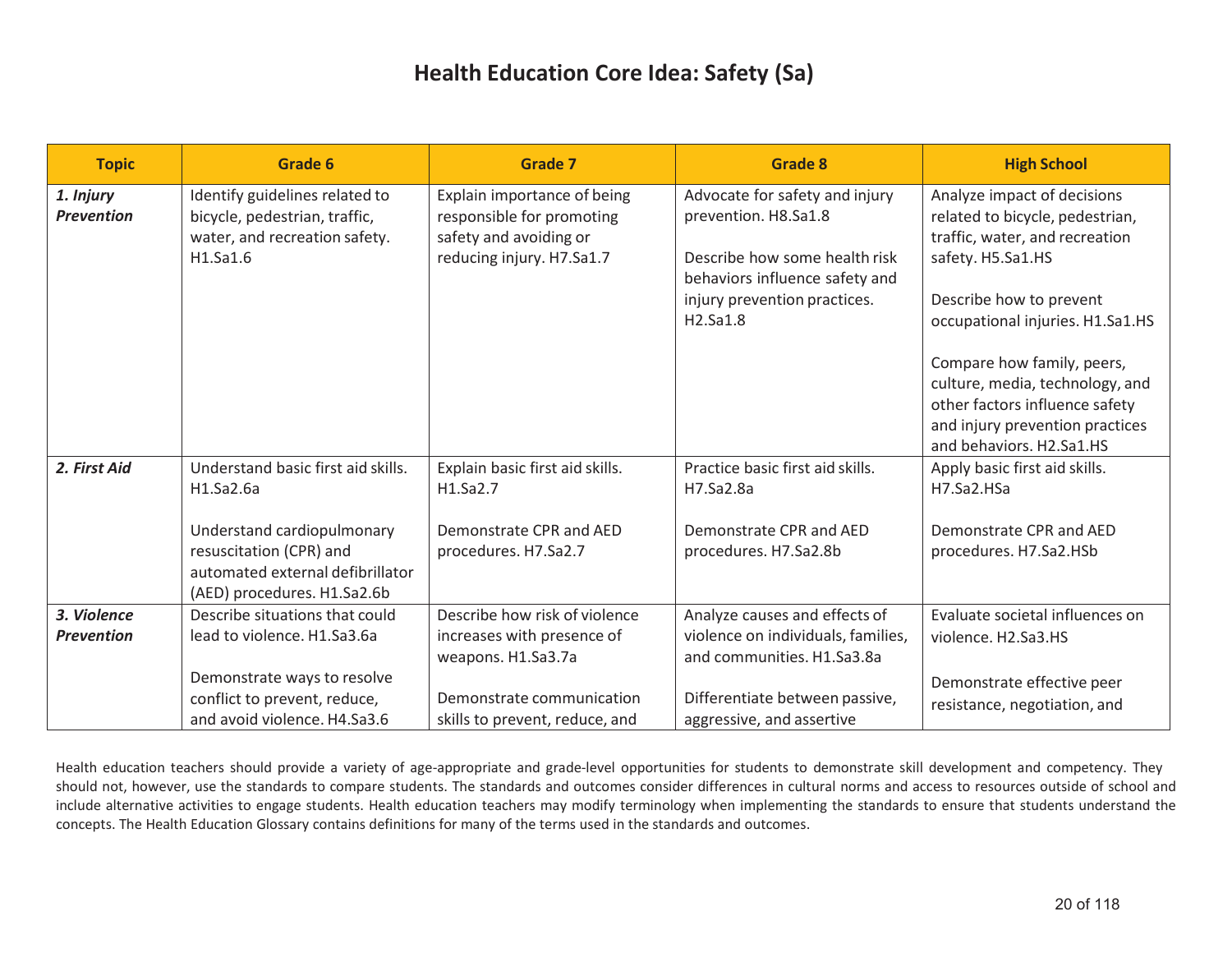| <b>Topic</b> | Grade 6                                                                                                 | Grade 7                                                                                                                                            | Grade 8                                                                                                                                                                                                                    | <b>High School</b>                                                                                                                                                                                                                        |
|--------------|---------------------------------------------------------------------------------------------------------|----------------------------------------------------------------------------------------------------------------------------------------------------|----------------------------------------------------------------------------------------------------------------------------------------------------------------------------------------------------------------------------|-------------------------------------------------------------------------------------------------------------------------------------------------------------------------------------------------------------------------------------------|
|              | Identify potential dangers of<br>sharing personal information<br>through electronic media.<br>H1.Sa3.6b | avoid violent situations.<br>H4.Sa3.7<br>Understand potential dangers<br>of sharing personal<br>information through<br>electronic media. H1.Sa3.7b | communication. H4.Sa3.8<br>Explain how bystanders can help<br>prevent, reduce, and avoid<br>violence. H1.Sa3.8b<br>Describe potential dangers of<br>sharing personal information<br>through electronic media.<br>H1.Sa3.Sc | collaboration skills to avoid<br>potentially violent situations.<br>H7.Sa3.HS<br>Advocate for violence<br>prevention. H8.Sa3.HS<br>Analyze potential dangers of<br>sharing personal information<br>through electronic media.<br>H1.Sa3.HS |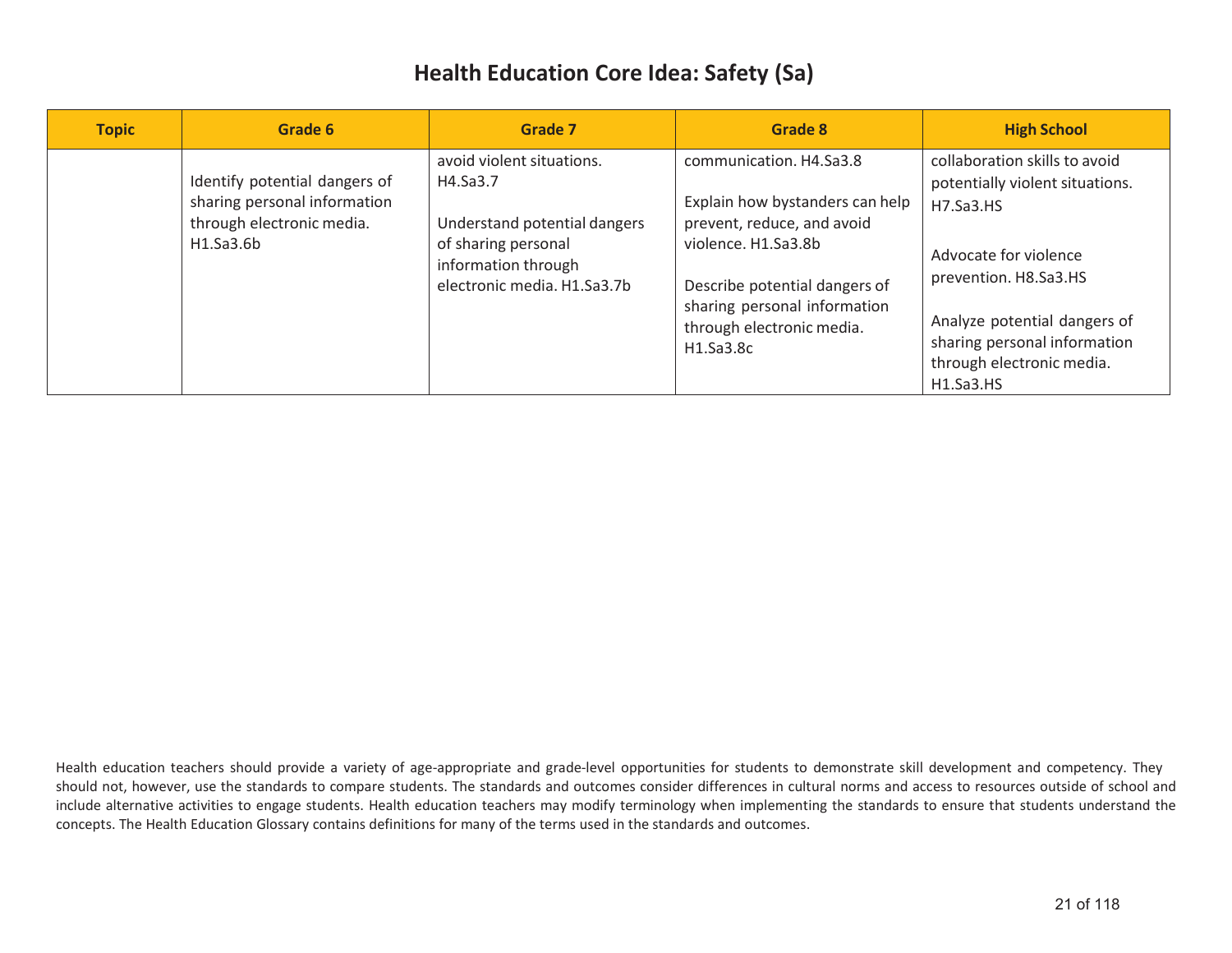| <b>Topic</b>      | <b>Kindergarten</b>  | <b>Grade 1</b>                               | <b>Grade 2</b>                           | Grade 3                      | <b>Grade 4</b>                                          | <b>Grade 5</b>         |
|-------------------|----------------------|----------------------------------------------|------------------------------------------|------------------------------|---------------------------------------------------------|------------------------|
| 1. Food Groups    | Recognize food       | Match foods to food                          | Understand how to                        | Create a balanced            | Create a balanced                                       | Analyze a food         |
| and Nutrients     | groups. H1.N1.Ka     | groups. H1.N1.1a                             | create a balanced                        | meal. H1.N1.3a               | daily food plan.                                        | journal to create a    |
|                   |                      |                                              | meal. H1.N1.2a                           |                              | H <sub>1</sub> .N <sub>1.4a</sub>                       | more balanced food     |
|                   | Identify healthy and | Distinguish between                          |                                          | Define nutrient.             |                                                         | plan. H5.N1.5          |
|                   | unhealthy foods.     | healthy and                                  | Describe how each                        | H1.N1.3b                     | Classify nutrients                                      |                        |
|                   | <b>H1.N1.Kb</b>      | unhealthy foods.                             | food group                               |                              | found in foods.                                         |                        |
|                   |                      | H1.N1.1b                                     | contributes to a                         | List six nutrients:          | H1.N1.4b                                                |                        |
|                   | Recognize            |                                              | healthy body.                            | carbohydrates, fats,         |                                                         |                        |
|                   | importance of eating | Understand                                   | H1.N1.2b                                 | proteins, vitamins,          | Describe how each                                       |                        |
|                   | breakfast. H1.N1.Kc  | importance of eating<br>breakfast and lunch. |                                          | minerals, water.<br>H1.N1.3c | nutrient contributes                                    |                        |
|                   |                      | H1.N1.1c                                     | Understand                               |                              | to a healthy body.<br>H <sub>1</sub> .N <sub>1.4c</sub> |                        |
|                   |                      |                                              | importance of eating<br>meals throughout |                              |                                                         |                        |
|                   |                      |                                              | the day. H1.N1.2c                        |                              |                                                         |                        |
| 2. Beverages      | Identify daily       | Recognize                                    | Identify benefits of                     | Explain importance           | Identify impact of                                      | Compare beverages      |
|                   | recommended water    | importance of                                | drinking                                 | of choosing healthy          | high-sugar and high-                                    | to make a healthy      |
|                   | intake. H1.N2.Ka     | drinking water.                              | recommended intake                       | beverages. H1.N2.3           | caffeine drinks.                                        | choice. H5.N2.5        |
|                   |                      | H1.N2.1                                      | of water. H1.N2.2                        |                              | H1.N2.4                                                 |                        |
|                   | Identify healthy and |                                              |                                          |                              |                                                         |                        |
|                   | unhealthy beverages. |                                              |                                          |                              |                                                         |                        |
|                   | <b>H1.N2.Kb</b>      |                                              |                                          |                              |                                                         |                        |
| 3. Label Literacy | Developmentally      | Identify location of a                       | Identify purpose of a                    | Identify types of            | Explain how to use                                      | <b>Differentiate</b>   |
|                   | appropriate          | Nutrition Facts label.                       | <b>Nutrition Facts label.</b>            | information on a             | information found on                                    | between healthy and    |
|                   | outcomes first       | H1.N3.1                                      | H3.N3.2                                  | Nutrition Facts label.       | a Nutrition Facts                                       | unhealthy foods        |
|                   | appear in grade 1.   |                                              |                                          | H1.N3.3a                     | label. H1.N3.4                                          | according to           |
|                   |                      |                                              |                                          |                              |                                                         | <b>Nutrition Facts</b> |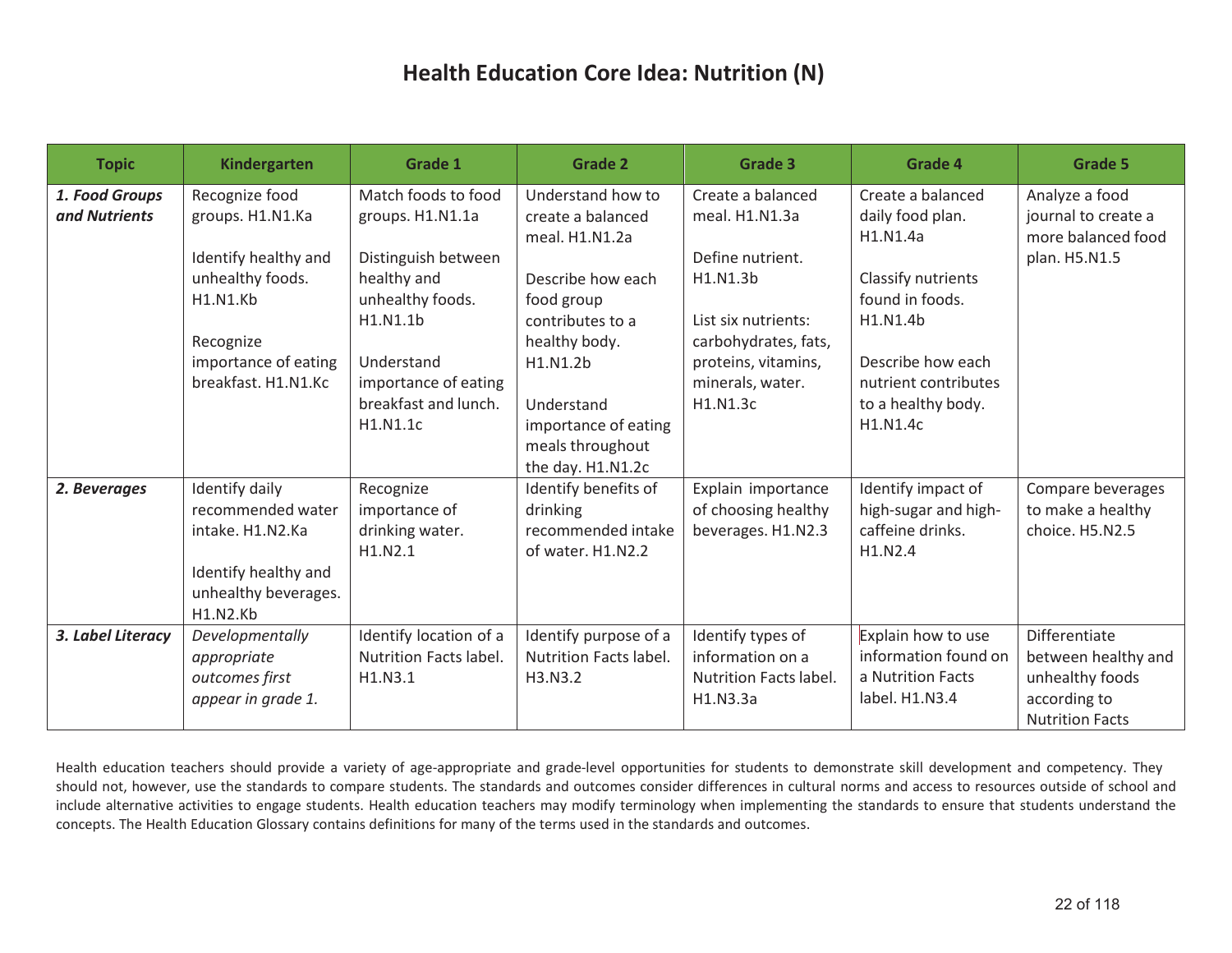| <b>Topic</b>                         | Kindergarten                                                                                              | Grade 1                                                                            | <b>Grade 2</b>                                                                                                  | Grade 3                                                                                                                                                                                       | <b>Grade 4</b>                                                                                                                                                                | <b>Grade 5</b>                                                                                                                                                                  |
|--------------------------------------|-----------------------------------------------------------------------------------------------------------|------------------------------------------------------------------------------------|-----------------------------------------------------------------------------------------------------------------|-----------------------------------------------------------------------------------------------------------------------------------------------------------------------------------------------|-------------------------------------------------------------------------------------------------------------------------------------------------------------------------------|---------------------------------------------------------------------------------------------------------------------------------------------------------------------------------|
|                                      |                                                                                                           |                                                                                    |                                                                                                                 | Understand<br>importance of<br>reading a Nutrition<br>Facts label. H1.N3.3b                                                                                                                   | Compare and<br>contrast Nutrition<br>Facts labels for<br>nutrition<br>information. H3.N3.4                                                                                    | labels. H3.N3.5                                                                                                                                                                 |
| 4. Caloric Intake<br>and Expenditure | Describe body signals<br>that tell a person<br>when they are<br>hungry and when<br>they are full. H1.N4.K | <b>Understand food</b><br>provides energy for<br>the body. H1.N4.1                 | Identify healthy<br>eating patterns that<br>provide energy and<br>help the body grow<br>and develop.<br>H1.N4.2 | Distinguish between<br>different energy<br>sources: proteins,<br>fats, carbohydrates.<br>H1.N4.3a<br>Understand the<br>relationship between<br>caloric intake and<br>expenditure.<br>H1.N4.3b | Describe why<br>individuals have<br>different caloric<br>needs. H1.N4.4a<br>Identify ways to<br>balance caloric<br>intake and<br>expenditure.<br>H1.N4.4b                     | Describe how the<br>body's function and<br>composition are<br>affected by food<br>consumption.<br>H1.N4.5                                                                       |
| 5. Disease<br><b>Prevention</b>      | Understand that<br>food choices affect<br>health. H1.N5.K                                                 | Understand that<br>food choices can<br>contribute to a<br>healthy body.<br>H1.N5.1 | Understand that<br>food choices can put<br>individuals at risk for<br>some health<br>problems. H1.N5.2          | Identify foods that<br>are high in sodium<br>and added sugars.<br>H1.N5.3a<br>Describe benefits of<br>limiting consumption<br>of sodium and added<br>sugars. H1.N5.3b<br>Describe benefits of | Identify foods that<br>are high in fat and<br>low in fat. H1.N5.4a<br>Describe benefits<br>and consequences of<br>consuming fats.<br>H1.N5.4b<br>Describe how<br>vitamins and | Analyze how healthy<br>eating reduces<br>health risks and<br>promotes growth.<br>H1.N5.5a<br>Explain importance<br>of eating in<br>moderation to<br>promote health.<br>H1.N5.5b |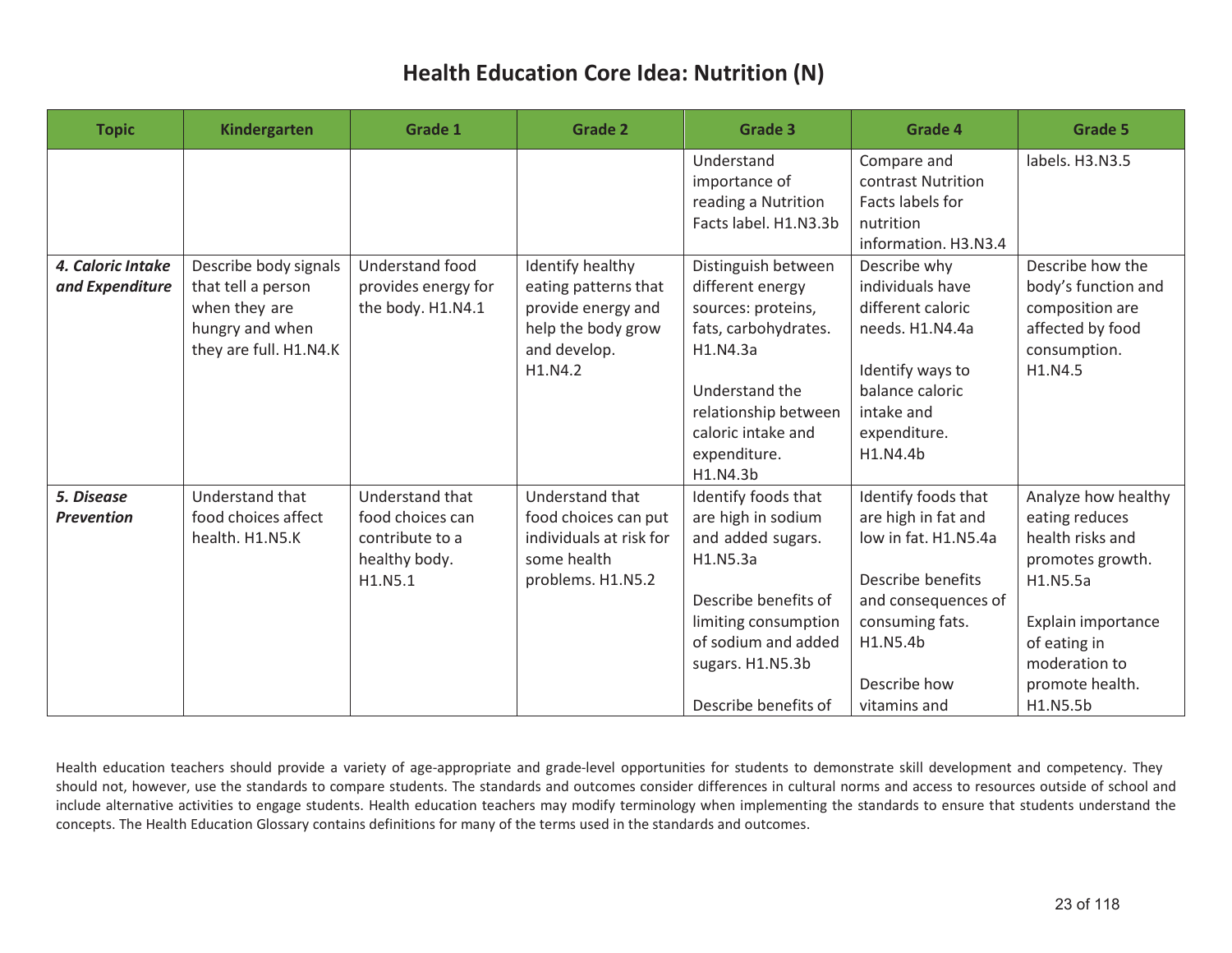| <b>Topic</b>                             | Kindergarten                                                                                      | Grade 1                                                                                            | <b>Grade 2</b>                                                                                                                                                                                                                            | Grade 3                                                                                                                                                                                                                                                                                                                                                                         | <b>Grade 4</b>                                                                                                                                                                                                                                                                                                 | <b>Grade 5</b>                                                                                                                                                                                                                                                                                                                                                                                      |
|------------------------------------------|---------------------------------------------------------------------------------------------------|----------------------------------------------------------------------------------------------------|-------------------------------------------------------------------------------------------------------------------------------------------------------------------------------------------------------------------------------------------|---------------------------------------------------------------------------------------------------------------------------------------------------------------------------------------------------------------------------------------------------------------------------------------------------------------------------------------------------------------------------------|----------------------------------------------------------------------------------------------------------------------------------------------------------------------------------------------------------------------------------------------------------------------------------------------------------------|-----------------------------------------------------------------------------------------------------------------------------------------------------------------------------------------------------------------------------------------------------------------------------------------------------------------------------------------------------------------------------------------------------|
|                                          |                                                                                                   |                                                                                                    |                                                                                                                                                                                                                                           | consuming fruits,<br>vegetables, and<br>whole grains.<br>H1.N5.3c                                                                                                                                                                                                                                                                                                               | minerals contribute<br>to disease<br>prevention. H1.N5.4c                                                                                                                                                                                                                                                      | Describe how fiber<br>contributes to<br>disease prevention.<br>H1.N5.5c                                                                                                                                                                                                                                                                                                                             |
| <b>6. Nutritional</b><br><b>Planning</b> | Identify influences<br>on food and<br>beverage choices and<br>eating behaviors.<br><b>H2.N6.K</b> | Identify how family<br>influences food and<br>beverage choices and<br>eating behaviors.<br>H2.N6.1 | Identify how family,<br>school, and<br>community influence<br>food and beverage<br>choices and eating<br>behaviors. H2.N6.2<br>Recognize decision-<br>making or refusal<br>skills that could help<br>when making food<br>choices. H5.N6.2 | Identify how peers,<br>media, and<br>technology influence<br>food and beverage<br>choices and eating<br>behaviors. H2.N6.3<br>Identify reliable<br>resources that<br>promote healthy<br>eating. H3.N6.3<br>Develop a healthy<br>eating goal. H6.N6.3<br>Demonstrate<br>effective refusal skills<br>to limit unhealthy<br>food choices and<br>promote healthy<br>eating. H4.N6.3 | Describe how family,<br>school, community,<br>peers, media, and<br>technology influence<br>food and beverage<br>choices and eating<br>behaviors. H2.N6.4<br>Identify resources<br>that can help achieve<br>a healthy eating goal.<br>H3.N6.4<br>Develop a plan to<br>achieve a healthy<br>eating goal. H6.N6.4 | Analyze how<br>community, peers,<br>media, technology,<br>and culture influence<br>decision-making<br>related to food and<br>beverage choices<br>and eating<br>behaviors. H2.N6.5<br>Demonstrate how to<br>effectively ask for<br>help to improve<br>personal food<br>choices and promote<br>healthy eating.<br>H4.N6.5<br>Assess progress<br>toward achieving a<br>healthy eating goal.<br>H7.N6.5 |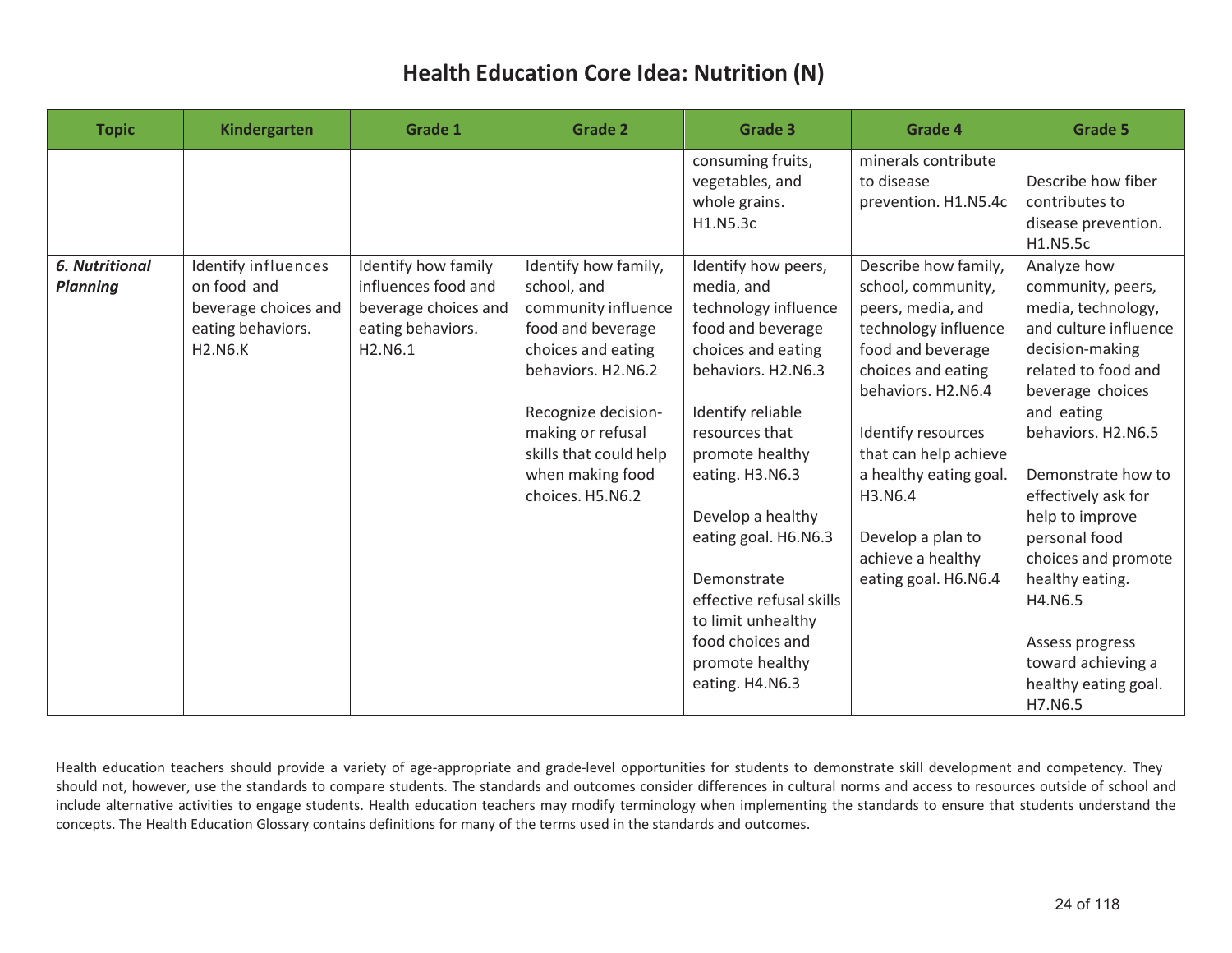| <b>Topic</b>                    | Grade 6                                                                                                                                                          | Grade 7                                                                                                                       | Grade 8                                                                                                                            | <b>High School</b>                                                                                                            |
|---------------------------------|------------------------------------------------------------------------------------------------------------------------------------------------------------------|-------------------------------------------------------------------------------------------------------------------------------|------------------------------------------------------------------------------------------------------------------------------------|-------------------------------------------------------------------------------------------------------------------------------|
| 1. Food Groups<br>and Nutrients | Identify functions of the six<br>nutrients: carbohydrates, fats,<br>proteins, vitamins, minerals,<br>water. H1.N1.6a                                             | Classify foods by food groups and<br>nutrients. H1.N1.7a<br>Summarize benefits of eating a                                    | Compare and contrast nutritional<br>value of fresh versus processed<br>foods. H1.N1.8a                                             | Predict impact of consuming<br>adequate or inadequate amounts<br>of nutrients. H1.N1.HS                                       |
|                                 | Understand differences between<br>reliable and unreliable sources of<br>nutrition information. H3.N1.6                                                           | variety of food from all food<br>groups. H1.N1.7b<br>Determine availability of valid<br>and reliable nutrition                | Explain effects of eating patterns<br>on growth and development, and<br>on physical, mental, and<br>academic performance. H1.N1.8b | Evaluate resources for accessing<br>valid and reliable information,<br>products, and services for<br>healthy eating. H3.N1.HS |
|                                 | Describe consequences of<br>skipping meals. H1.N1.6b                                                                                                             | information, products, and<br>services. H3.N1.7                                                                               | Investigate valid and reliable<br>nutrition information, products,<br>and services. H3.N1.8                                        | Collaborate with others to<br>advocate for healthy eating at<br>home, in school, or in the<br>community. H8.N1.HS             |
| 2. Beverages                    | Summarize importance of staying<br>hydrated. H1.N2.6<br>Identify beverages that should be<br>limited and provide evidence to<br>support limiting intake. H3.N2.6 | Evaluate nutritional content for<br>a variety of beverages and<br>describe benefits and<br>consequences of intake.<br>H1.N2.7 | Develop a message to persuade<br>someone to make healthy<br>beverage choices. H8.N2.8                                              | Analyze the impact of school<br>rules and community and federal<br>laws on beverage availability and<br>choice. H2.N2.HS      |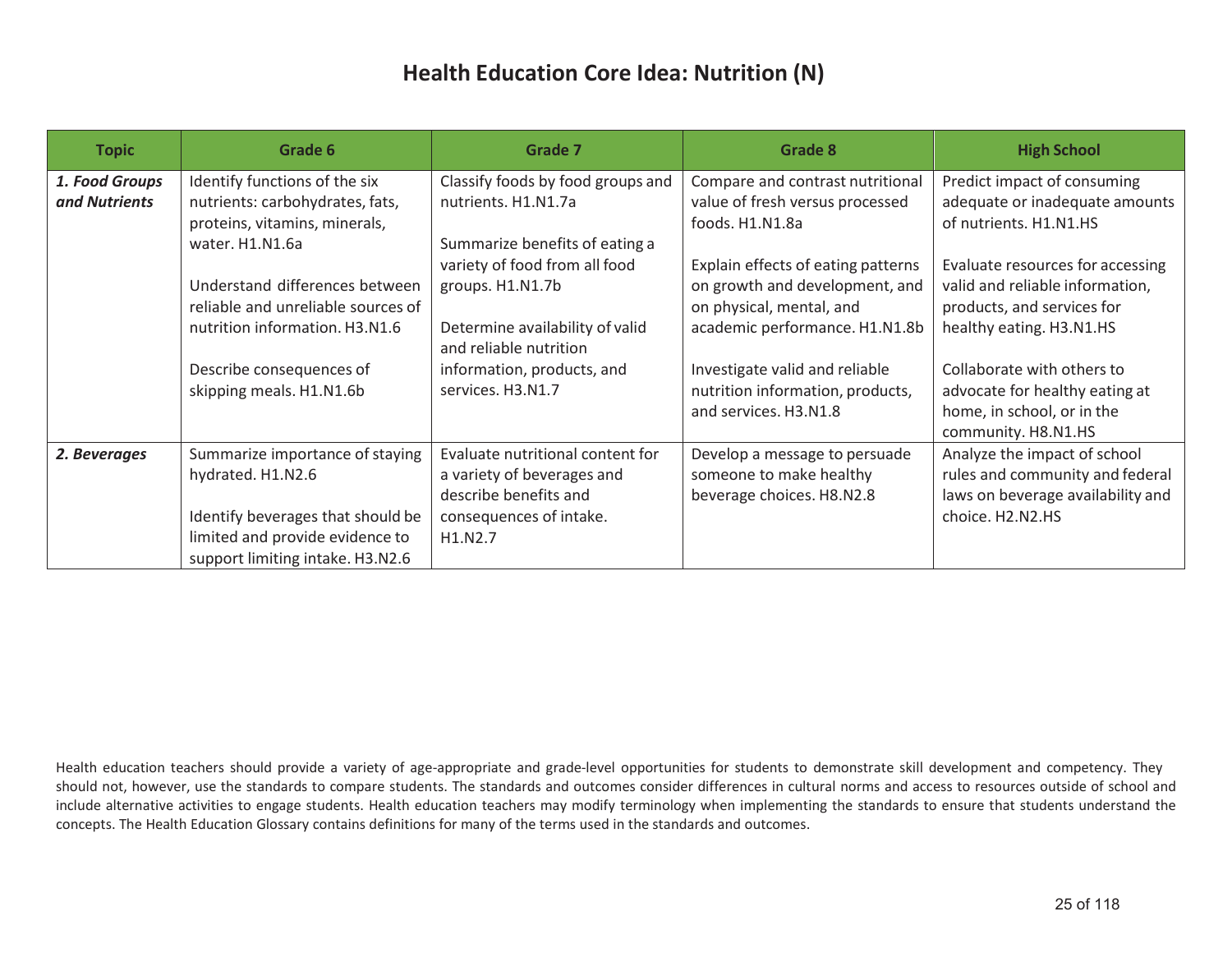| <b>Topic</b>                           | Grade 6                                                                                                                                                                                                                          | <b>Grade 7</b>                                                                                                                                                                                                    | Grade 8                                                                                                                                                | <b>High School</b>                                                                                                                                                                                                                          |
|----------------------------------------|----------------------------------------------------------------------------------------------------------------------------------------------------------------------------------------------------------------------------------|-------------------------------------------------------------------------------------------------------------------------------------------------------------------------------------------------------------------|--------------------------------------------------------------------------------------------------------------------------------------------------------|---------------------------------------------------------------------------------------------------------------------------------------------------------------------------------------------------------------------------------------------|
| 3. Label Literacy<br>4. Caloric Intake | Explain how different<br>components of a Nutrition Facts<br>label can be used to guide food<br>and beverage choices. H3.N3.6a<br>Distinguish between serving size<br>and portion size. H3.N3.6b<br>Distinguish between nutrient- | Demonstrate how to use<br>Nutrition Facts labels to make<br>healthier choices. H3.N3.7<br>Demonstrate how to calculate<br>nutritional value based on<br>serving sizes. H1.N3.7<br>Explain relationship of caloric | Draw conclusions from Nutrition<br><b>Facts labels and make</b><br>recommendations for healthy<br>choices. H3.N3.8<br>Conduct a personal caloric needs | Cite evidence from Nutrition<br>Facts labels useful for making<br>informed and healthy choices.<br><b>H5.N3.HS</b><br>Analyze trends in portion size as<br>compared to recommended<br>serving sizes. H3.N3.HS<br>Demonstrate how to balance |
| and Expenditure                        | dense and empty-calorie foods<br>and identify examples of each.<br>H <sub>1</sub> .N <sub>4</sub> .6a<br>Compare and contrast caloric<br>expenditure for a variety of<br>physical activities. H1.N4.6b                           | intake and expenditure to weight<br>management. H1.N4.7a<br>Investigate strategies for healthy<br>weight management. H1.N4.7b                                                                                     | assessment, based on age,<br>gender, activity levels, and<br>specific health requirements, to<br>develop an eating plan. H7.N4.8                       | caloric intake with caloric<br>expenditure to maintain, gain, or<br>reduce weight in a healthy<br>manner, H7.N4.HS                                                                                                                          |
| 5. Disease<br><b>Prevention</b>        | Identify diseases often caused by<br>nutritional choices. H1.N5.6                                                                                                                                                                | Describe impact of nutritional<br>choices in relation to disease<br>prevention. H1.N5.7                                                                                                                           | Evaluate a variety of eating plans<br>and determine potential short-<br>term and long-term<br>consequences based on<br>nutritional intake. H1.N5.8     | Analyze and describe the<br>relationship between nutritional<br>choices, physical activity, and<br>chronic diseases. H1.N5.HS                                                                                                               |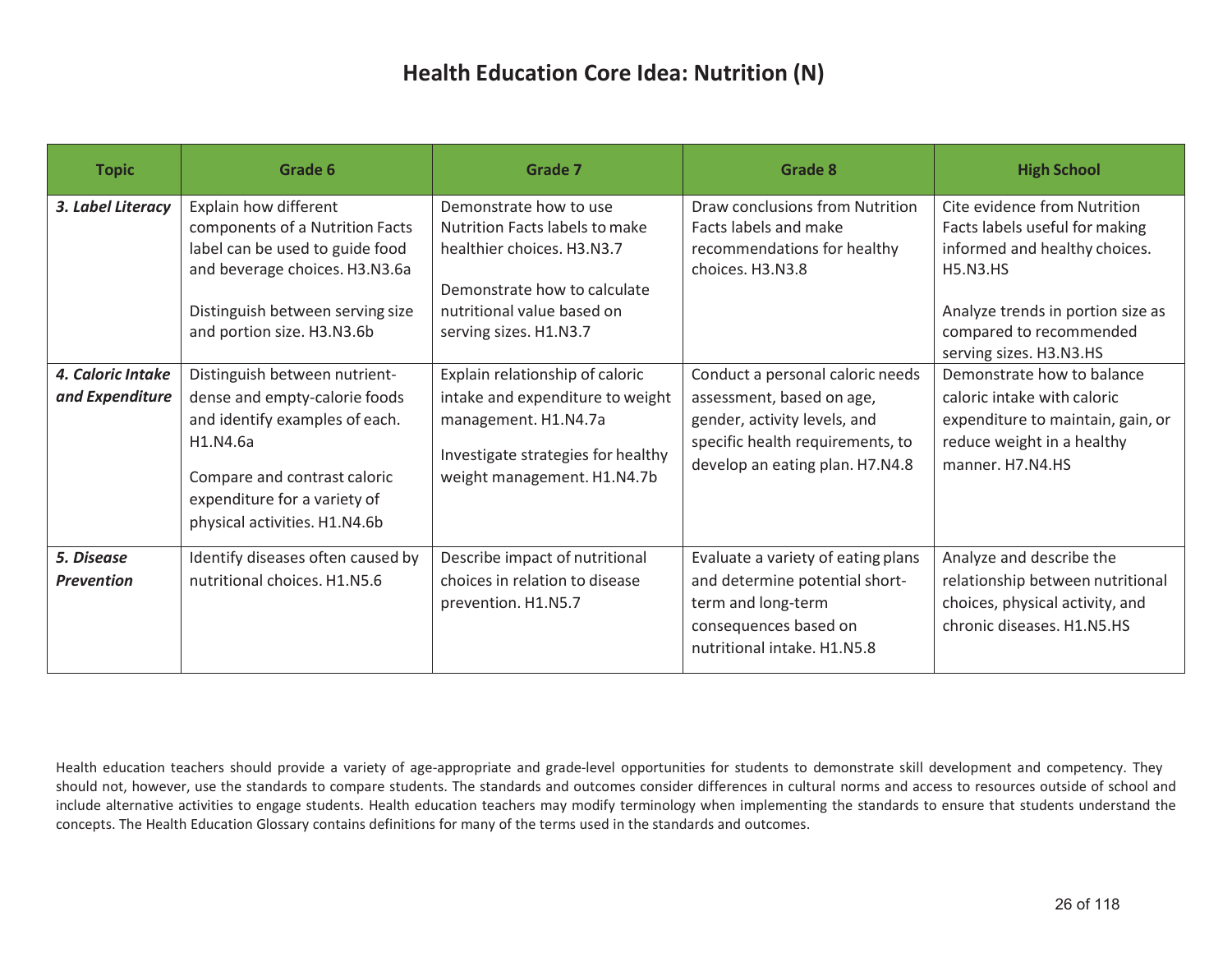| <b>Topic</b>                             | Grade 6                                                                                                                                                                                                                                                       | Grade 7                                                                                                                                                                                                                                                                     | Grade 8                                                                                                                                                                                                                                                                                                                                                                                                                                                              | <b>High School</b>                                                                                                                                                                                                                                                                                             |
|------------------------------------------|---------------------------------------------------------------------------------------------------------------------------------------------------------------------------------------------------------------------------------------------------------------|-----------------------------------------------------------------------------------------------------------------------------------------------------------------------------------------------------------------------------------------------------------------------------|----------------------------------------------------------------------------------------------------------------------------------------------------------------------------------------------------------------------------------------------------------------------------------------------------------------------------------------------------------------------------------------------------------------------------------------------------------------------|----------------------------------------------------------------------------------------------------------------------------------------------------------------------------------------------------------------------------------------------------------------------------------------------------------------|
| <b>6. Nutritional</b><br><b>Planning</b> | Develop a SMART (specific,<br>measurable, attainable, realistic,<br>and timely) goal to improve<br>eating behaviors. H6.N6.6<br>Identify circumstances that<br>influence healthy decision-<br>making related to food choices<br>and eating behaviors. H2.N6.6 | Create a daily food plan with<br>adequate amounts of each<br>nutrient. H6.N6.7a<br>Assess barriers to achieving a<br>personal goal to improve healthy<br>eating behaviors. H6.N6.7b<br>Describe how peers, culture, and<br>family influence nutritional<br>choices. H2.N6.7 | Assess personal food and<br>beverage intake based on<br>recommended individual needs.<br>H7.N6.8<br>Create short- and long-term<br>goals to establish healthy eating<br>patterns. H6.N6.8<br>Investigate strategies to<br>overcome barriers to achieving a<br>personal goal to improve healthy<br>eating behaviors. H3.N6.8<br>Draw conclusions regarding how<br>society, culture, and economics<br>influence nutrition choices.<br>H <sub>2</sub> .N <sub>6.8</sub> | Design, monitor, and adjust a<br>personal nutrition plan,<br>considering cost, availability,<br>access, nutritional value,<br>balance, freshness, and culture.<br><b>H7.N6.HS</b><br>Apply strategies to overcome<br>barriers to achieving a personal<br>goal to improve healthy eating<br>behaviors. H6.N6.HS |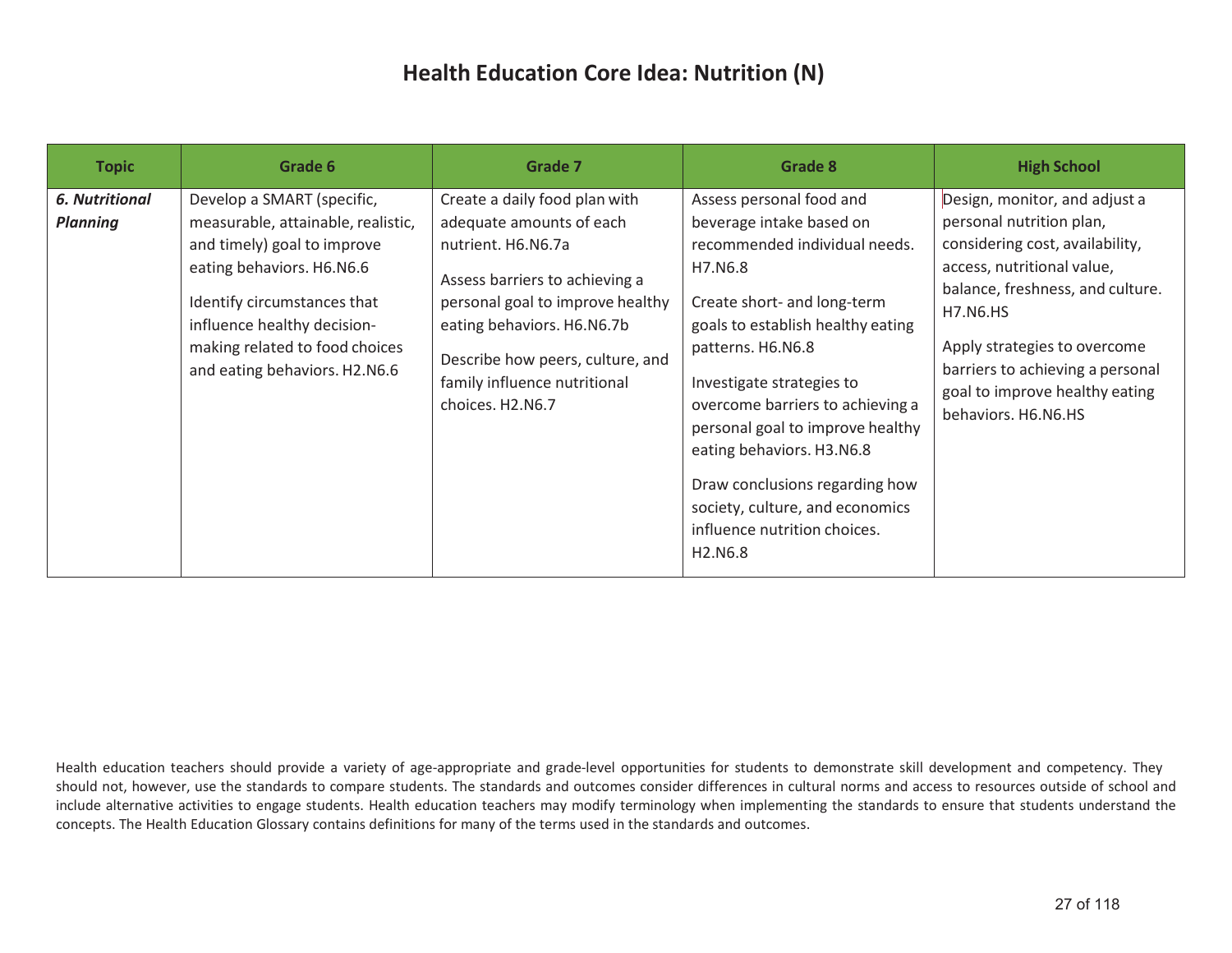| <b>Topic</b>       | Kindergarten             | <b>Grade 1</b>        | <b>Grade 2</b>           | <b>Grade 3</b>                             | <b>Grade 4</b>         | <b>Grade 5</b>                            |
|--------------------|--------------------------|-----------------------|--------------------------|--------------------------------------------|------------------------|-------------------------------------------|
| 1. Anatomy and     | Understand boys and      | Identify medically    | Use medically            | Recognize medically                        | Label medically        | Understand                                |
| <b>Physiology</b>  | girls have some body     | accurate names for    | accurate names for       | accurate names for                         | accurate names for     | functions of                              |
|                    | parts that are the       | body parts, including | body parts, including    | body parts, including                      | body parts, including  | reproductive                              |
|                    | same and some that       | external reproductive | external reproductive    | internal and external                      | internal and external  | systems. H1.Se1.5                         |
|                    | are different.           | anatomy. H1.Se1.1     | anatomy. H1.Se1.2        | reproductive                               | reproductive           |                                           |
|                    | H1.Se1.K                 |                       |                          | anatomy. H1.Se1.3                          | anatomy. H1.Se1.4      |                                           |
| 2. Growth and      | <b>Understand living</b> | Describe how living   | Understand physical      | Understand puberty is                      | Understand physical,   | Identify ways to                          |
| <b>Development</b> | things grow and          | things grow and       | changes are part of      | part of the process of                     | social, and emotional  | manage physical,                          |
|                    | mature. H1.Se2.K         | mature. H1.Se2.1      | growth and               | growth and                                 | changes occur during   | social, and                               |
|                    |                          |                       | development.             | development.                               | puberty. H1.Se2.4a     | emotional changes                         |
|                    |                          |                       | H1.Se2.2                 | H1.Se2.3                                   |                        | that occur during                         |
|                    |                          |                       |                          |                                            | Recognize puberty      | puberty. H7.Se.2.5                        |
|                    |                          |                       |                          |                                            | and physical           |                                           |
|                    |                          |                       |                          |                                            |                        | development can vary Describe how puberty |
|                    |                          |                       |                          |                                            | considerably.          | and physical                              |
|                    |                          |                       |                          |                                            | H1.Se2.4b              | development can vary                      |
|                    |                          |                       |                          |                                            |                        | considerably.                             |
|                    |                          |                       |                          |                                            |                        | H1.Se2.5                                  |
| 3. Reproduction    | Developmentally          | Developmentally       | <b>Understand living</b> | <b>Understand humans</b>                   | Understand             | Recognize puberty                         |
|                    | appropriate              | appropriate           | things can reproduce.    | can reproduce.                             | reproductive organs    | prepares the body                         |
|                    | outcomes first           | outcomes first appear | H1.Se3.2                 | H1.Se3.3                                   | allow living things to | for reproduction.                         |
|                    | appear in grade 2.       | in grade 2.           |                          |                                            | reproduce. H1.Se3.4    | H1.Se3.5                                  |
|                    |                          |                       |                          |                                            |                        |                                           |
| 4. HIV             | Developmentally          | Developmentally       | Developmentally          | Developmentally                            | Understand how         | Define human                              |
| <b>Prevention</b>  | appropriate              | appropriate           | appropriate              | <i>appropriate outcomes</i>   communicable |                        | immunodeficiency                          |
|                    | outcomes first           | outcomes first appear | outcomes first appear    | first appear in grade                      | diseases are           | virus (HIV).                              |
|                    | appear in grade 4.       | in grade 4.           | in grade 4.              | 4.                                         | transmitted. H1.Se4.4  | H1.Se4.5a                                 |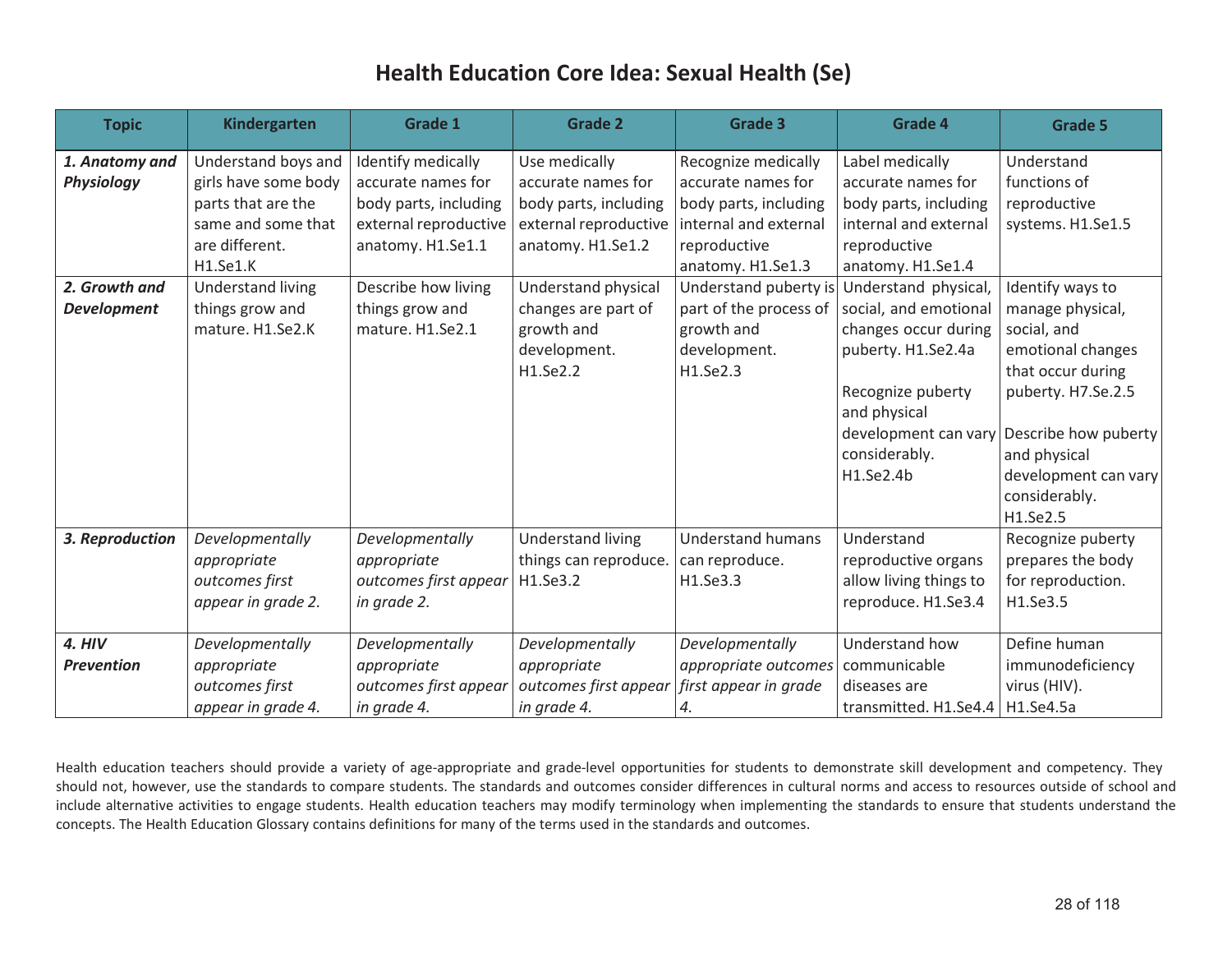| <b>Topic</b>                       | <b>Kindergarten</b>                                                 | <b>Grade 1</b>                                                        | <b>Grade 2</b>                                                                                                                                                                                                    | <b>Grade 3</b>                                                                                                                                            | <b>Grade 4</b>                                                                                                                                                                                                                             | <b>Grade 5</b>                                                                                                                                                                                                                                                                                                               |
|------------------------------------|---------------------------------------------------------------------|-----------------------------------------------------------------------|-------------------------------------------------------------------------------------------------------------------------------------------------------------------------------------------------------------------|-----------------------------------------------------------------------------------------------------------------------------------------------------------|--------------------------------------------------------------------------------------------------------------------------------------------------------------------------------------------------------------------------------------------|------------------------------------------------------------------------------------------------------------------------------------------------------------------------------------------------------------------------------------------------------------------------------------------------------------------------------|
|                                    |                                                                     |                                                                       |                                                                                                                                                                                                                   |                                                                                                                                                           |                                                                                                                                                                                                                                            | Identify methods of<br>transmission and<br>prevention of HIV.<br>H1.Se4.5b                                                                                                                                                                                                                                                   |
| 5. Self-Identity                   | Understand there are<br>many ways to<br>express gender.<br>H1.Se5.K | Explain that there are<br>many ways to<br>express gender.<br>H1.Se5.1 | Understand there is a Explain that gender<br>range of gender roles<br>and expression.<br>H1.Se5.2a<br>Understand<br>importance of<br>treating others with<br>respect regarding<br>gender expression.<br>H1.Se5.2b | roles can vary<br>considerably.<br>H1.Se5.3a<br>Understand<br>importance of<br>treating others with<br>respect regarding<br>gender identity.<br>H1.Se5.3b | Identify how friends<br>and family can<br>influence ideas<br>regarding gender<br>roles, identity, and<br>expression. H2.Se5.4<br>Demonstrate ways<br>to show respect for<br>all people. H4.Se5.4<br>Define sexual<br>orientation. H1.Se5.4 | Describe how media,<br>society, and culture<br>can influence ideas<br>regarding gender<br>roles, identity, and<br>expression.<br>H2.Se5.5a<br>Promote ways to<br>show respect for all<br>people. H8.Se5.5<br>Identify trusted<br>adults to ask<br>questions about<br>gender identity and<br>sexual orientation.<br>H2.Se5.5b |
| 6. Healthy<br><b>Relationships</b> | Recognize<br>characteristics of a<br>friend. H1.Se6.Ka              | Describe<br>characteristics of a<br>friend. H1.Se6.1a                 | Identify<br>characteristics and<br>benefits of healthy<br>friendships.                                                                                                                                            | List characteristics of<br>healthy and<br>unhealthy friendships. healthy friendships<br>H1.Se6.3a                                                         | Describe<br>characteristics of<br>and other                                                                                                                                                                                                | Differentiate<br>between healthy and<br>unhealthy<br>relationships.                                                                                                                                                                                                                                                          |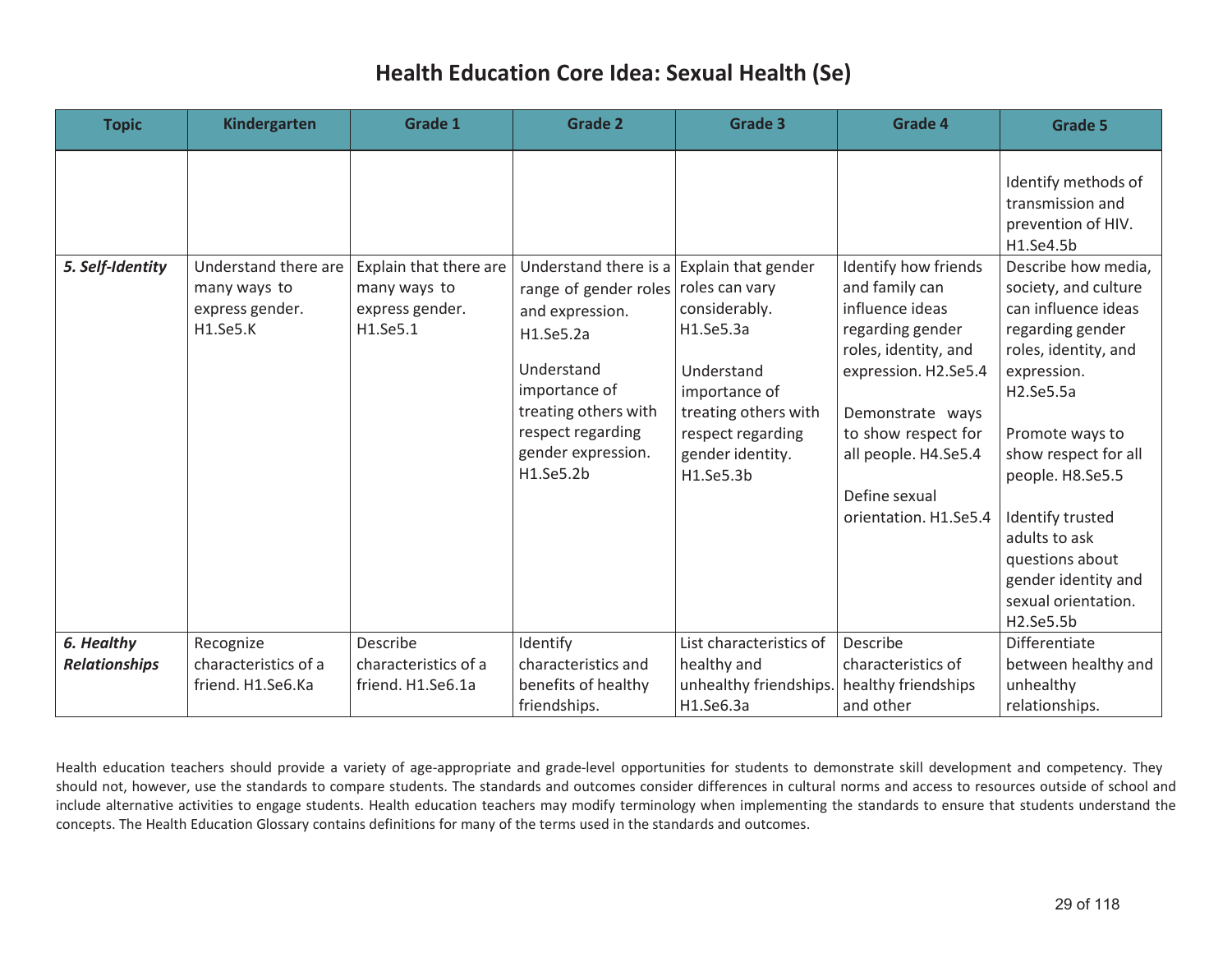| <b>Topic</b> | Kindergarten                                                                    | <b>Grade 1</b>                                     | <b>Grade 2</b>                                                                                                              | <b>Grade 3</b>                                                                                            | <b>Grade 4</b>                                                                                                                           | <b>Grade 5</b>                                                                                                |
|--------------|---------------------------------------------------------------------------------|----------------------------------------------------|-----------------------------------------------------------------------------------------------------------------------------|-----------------------------------------------------------------------------------------------------------|------------------------------------------------------------------------------------------------------------------------------------------|---------------------------------------------------------------------------------------------------------------|
|              | Recognize ways to<br>express feelings.                                          | Identify healthy ways<br>to express feelings.      | H1.Se6.2a                                                                                                                   | Identify trusted adults   H1.Se6.4                                                                        | relationships.                                                                                                                           | H1.Se6.5a                                                                                                     |
|              | H1.Se6.Kb                                                                       | H1.Se6.1b                                          | Describe healthy<br>ways for family                                                                                         | to communicate with<br>about relationships.                                                               | Explain importance of                                                                                                                    | Explain importance<br>of using social media                                                                   |
|              | Identify safe and<br>unwanted touch.<br>H <sub>1.Se6</sub> .Kc                  | Explain safe and<br>unwanted touch.<br>H1.Se6.1c   | members and friends<br>to express feelings<br>toward each other.                                                            | H4.Se6.3a<br>Identify positive ways                                                                       | communicating with<br>trusted adults about<br>relationships.                                                                             | safely, legally, and<br>respectfully.<br>H1.Se6.5b                                                            |
|              | Recognize people                                                                | Describe how to tell a                             | H4.Se6.2a                                                                                                                   | to communicate<br>differences of opinion                                                                  | H <sub>2</sub> .Se <sub>6.4a</sub>                                                                                                       | Understand how to                                                                                             |
|              | have the right to<br>refuse giving or<br>receiving unwanted<br>touch. H1.Se6.Kd | trusted adult about<br>unwanted touch.<br>H4.Se6.1 | Explain why<br>unwanted touches<br>should be reported to   H4.Se6.3b<br>a trusted adult.<br>H1.Se6.2b<br>Demonstrate how to | while maintaining<br>relationships.<br>Understand that a<br>child is not at fault if<br>an unwanted touch | Demonstrate positive<br>ways to communicate<br>differences of opinion<br>and feelings while<br>maintaining<br>relationships.<br>H4.Se6.4 | support a peer to<br>recognize healthy<br>and unhealthy<br>relationships.<br>H8.Se6.5<br>Define sexual abuse. |
|              |                                                                                 |                                                    | tell trusted adults<br>about unwanted<br>touch until action is<br>taken. H4.Se6.2b                                          | occurs. H1.Se6.3b                                                                                         | Understand ways<br>family, friends, and<br>peers can have a<br>positive or negative<br>influence on<br>relationships.<br>H2.Se6.4b       | H1.Se6.5c                                                                                                     |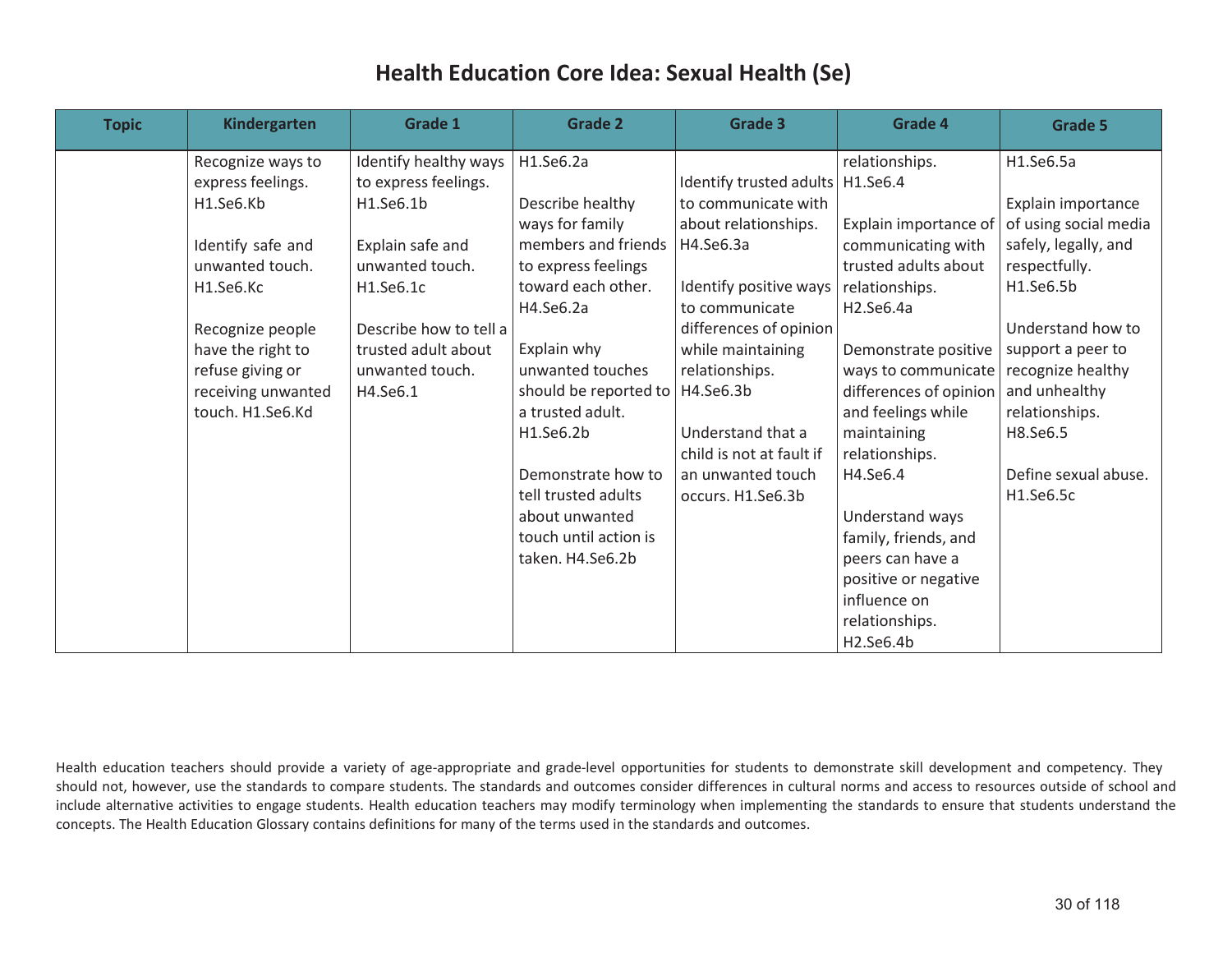| <b>Topic</b>                                  | Grade 6                                                                                            | <b>Grade 7</b>                                                                                                                                                       | <b>Grade 8</b>                                                                                                                                                                                                                                               | <b>High School</b>                                                                                                                                                                                                                                                                                                                                                                                                                                                   |
|-----------------------------------------------|----------------------------------------------------------------------------------------------------|----------------------------------------------------------------------------------------------------------------------------------------------------------------------|--------------------------------------------------------------------------------------------------------------------------------------------------------------------------------------------------------------------------------------------------------------|----------------------------------------------------------------------------------------------------------------------------------------------------------------------------------------------------------------------------------------------------------------------------------------------------------------------------------------------------------------------------------------------------------------------------------------------------------------------|
| 1. Anatomy,<br>Reproduction,<br>and Pregnancy | Identify parts of the<br>reproductive systems. H1.Se1.6                                            | Describe reproductive systems<br>including body parts and<br>functions. H1.Se1.7a<br>Describe the stages of a<br>pregnancy from fertilization to<br>birth. H1.Se1.7b | Summarize reproductive<br>systems and their functions,<br>including the path of an egg<br>during ovulation and the path of<br>sperm during ejaculation.<br>H1.Se1.8a<br>Identify physical, emotional, and<br>social effects of sexual activity.<br>H1.Se1.8b | Summarize fertilization, fetal<br>development, and childbirth.<br>H1.Se1.HSa<br>Explain the role hormones play<br>in sexual behavior and decision-<br>making. H5.Se1.HS<br>Describe emotional, social,<br>physical, and financial effects of<br>being a teen or young adult<br>parent. H1.Se1.HSb<br>Describe behaviors that impact<br>reproductive health. H1.Se1.HSc<br>Describe steps of testicular self-<br>exam and the importance of<br>breast self-awareness. |
| 2. Puberty and<br><b>Development</b>          | Identify physical, social, mental,<br>and emotional changes that<br>occur during puberty. H1.Se2.6 | Recognize that there are<br>individual differences in growth<br>and development. H1.Se2.7                                                                            | Describe the physical, social,<br>mental, and emotional changes<br>that occur during adolescence.<br>H1.Se2.8                                                                                                                                                | H7.Se1.HS<br>Explain the physical, social,<br>mental, and emotional changes<br>associated with being a young<br>adult. H1.Se2.HSa<br>Describe how sexuality and                                                                                                                                                                                                                                                                                                      |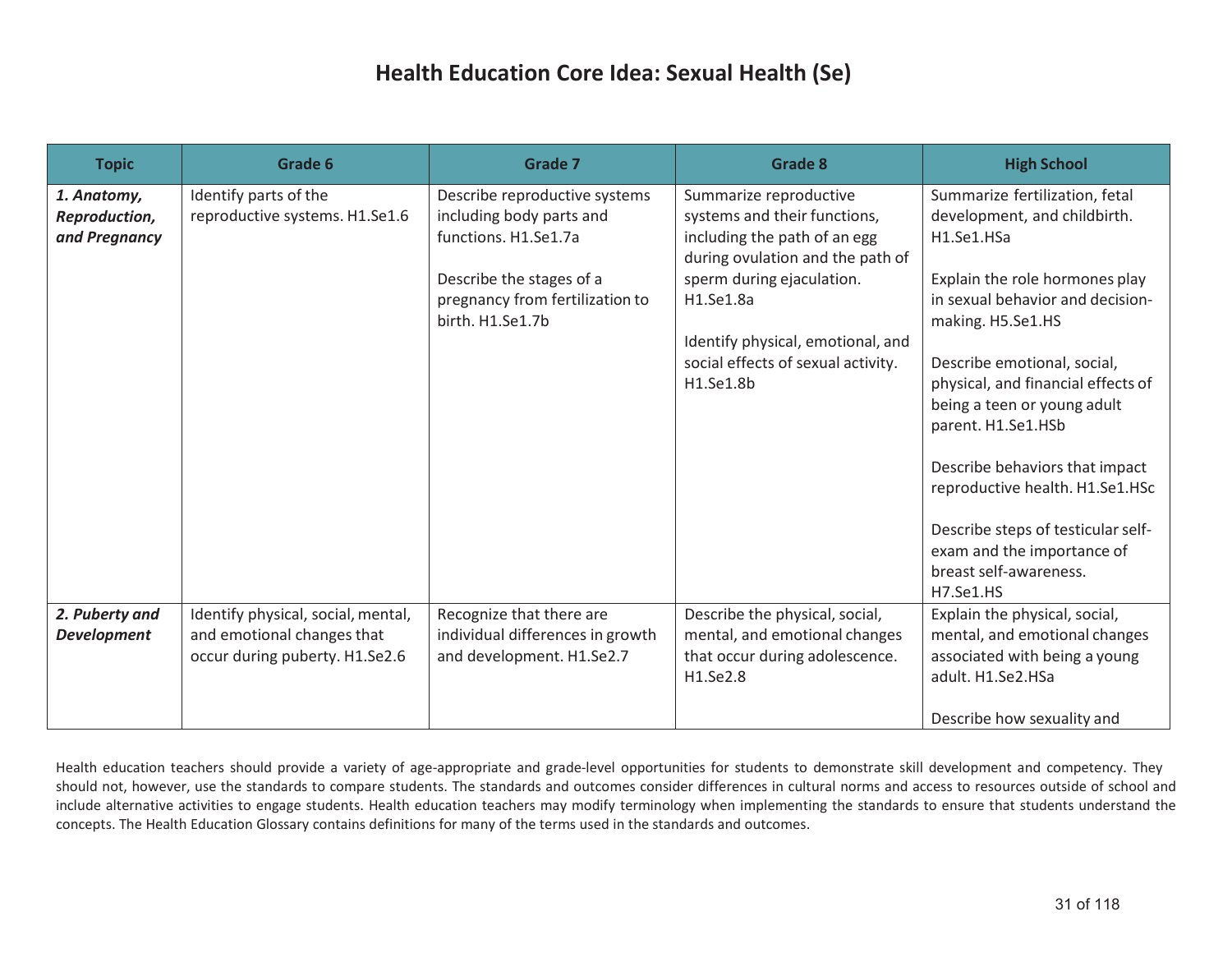| <b>Topic</b>     | Grade 6                           | <b>Grade 7</b>                  | <b>Grade 8</b>                  | <b>High School</b>                      |
|------------------|-----------------------------------|---------------------------------|---------------------------------|-----------------------------------------|
|                  |                                   |                                 |                                 | sexual expression change                |
|                  |                                   |                                 |                                 | throughout the life span.<br>H1.Se2.HSb |
| 3. Self-Identity | Understand the range of gender    | Distinguish between biological  | Recognize external influences   | Evaluate how culture, media,            |
|                  | roles, identity, and expression   | sex, gender identity, gender    | that shape attitudes about      | society, and other people               |
|                  | across cultures. H2.Se3.6         | expression, and sexual          | gender identity, gender         | influence our perceptions of            |
|                  |                                   | orientation. H1.Se3.7           | expression, and sexual          | gender roles, sexuality,                |
|                  |                                   |                                 | orientation. H2.Se3.8           | relationships, and sexual               |
|                  |                                   |                                 |                                 | orientation. H2.Se3.HS                  |
| 4. Prevention    | Define abstinence and explain     | List and describe commonly      | Summarize ways to prevent       | Evaluate the effectiveness of           |
|                  | why it is the most effective      | used methods of birth control,  | pregnancy and STDs. H1.Se4.8a   | abstinence, condoms, and other          |
|                  | method to prevent pregnancy       | including abstinence. H1.Se4.7a |                                 | contraceptives in preventing            |
|                  | and sexually transmitted          |                                 | List steps to using a condom    | pregnancy and STDs/HIV.                 |
|                  | infections (STDs), including HIV. | Describe methods to prevent the | correctly. H7.Se4.8             | H1.Se4.HSa                              |
|                  | H1.Se4.6a                         | transmission of STDs/HIV,       |                                 |                                         |
|                  |                                   | including abstinence. H1.Se4.7b | Identify medically accurate     | Demonstrate steps to using a            |
|                  | Explain how STDs are              |                                 | resources about contraceptive   | condom correctly. H7.Se4.HS             |
|                  | transmitted and prevented.        | Understand that all STDs are    | methods, STDs/HIV, and          |                                         |
|                  | H1.Se4.6b                         | treatable and many are curable. | pregnancy. H3.Se4.8             | Identify local youth-friendly           |
|                  |                                   | H1.Se4.7c                       |                                 | sexual health services.                 |
|                  | Identify examples of protective   |                                 | Summarize signs, symptoms,      | H3.Se4.HS                               |
|                  | factors and risk behaviors.       | Identify medically accurate     | potential impact, and treatment |                                         |
|                  | H1.Se4.6c                         | information about STDs.         | of STDs. H1.Se4.8b              | Understand that people can              |
|                  |                                   | H3.Se4.7                        |                                 | choose abstinence at different          |
|                  |                                   |                                 | Use a decision-making model to  | times in their lives. H1.Se4.HSb        |
|                  |                                   | Identify a decision-making      | make a health-related decision. |                                         |
|                  |                                   | model that can be used to make  | H5.Se4.8                        | Advocate for STD testing and            |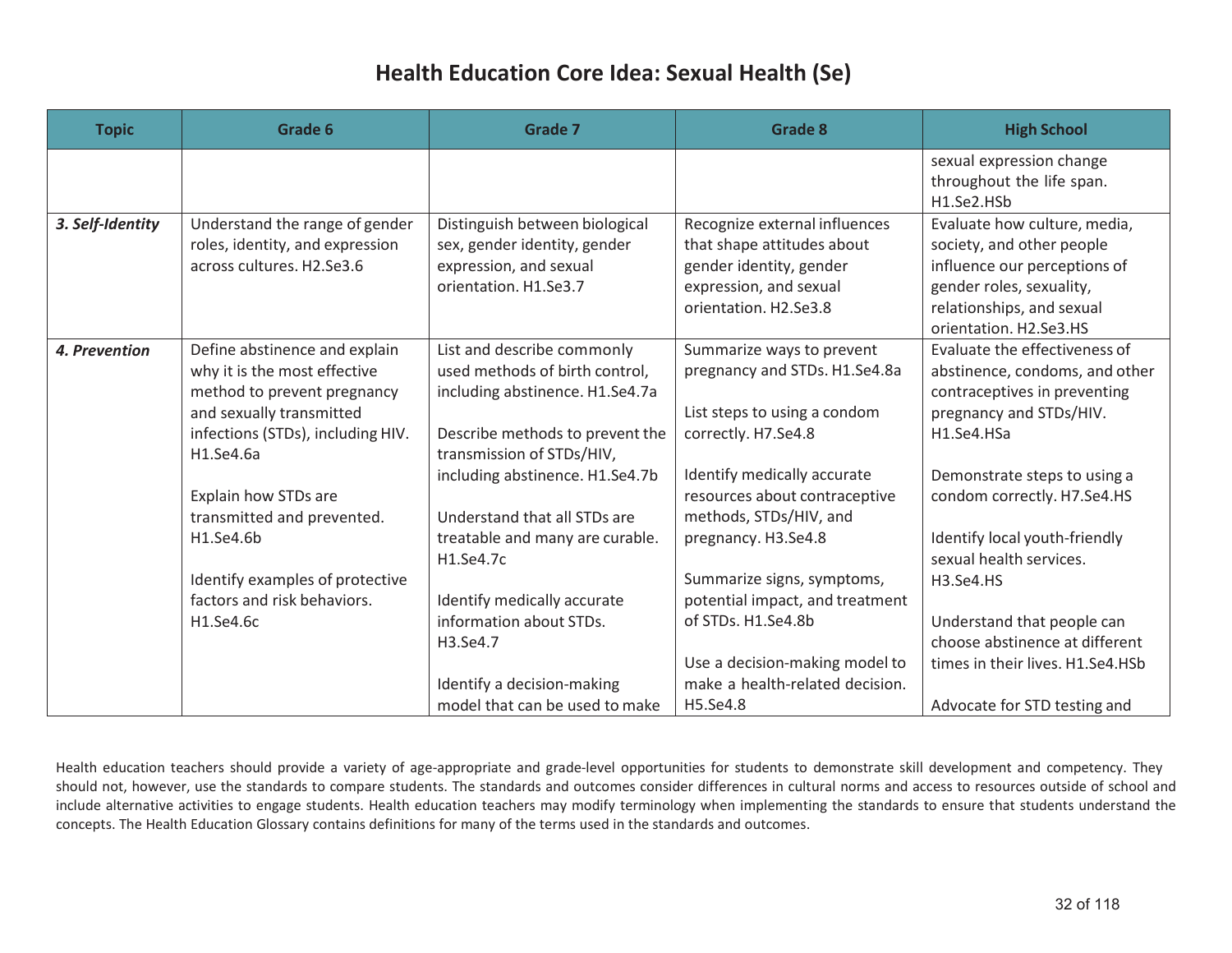| <b>Topic</b>                       | Grade 6                                                                                                                                                                                                                                                                                                            | Grade 7                                                                                                                                                                                                                                                                                                        | <b>Grade 8</b>                                                                                                                                                                                                                                                                                                                                                                                                           | <b>High School</b>                                                                                                                                                                                                                                                                                                                                                                                                                                                                                                                         |
|------------------------------------|--------------------------------------------------------------------------------------------------------------------------------------------------------------------------------------------------------------------------------------------------------------------------------------------------------------------|----------------------------------------------------------------------------------------------------------------------------------------------------------------------------------------------------------------------------------------------------------------------------------------------------------------|--------------------------------------------------------------------------------------------------------------------------------------------------------------------------------------------------------------------------------------------------------------------------------------------------------------------------------------------------------------------------------------------------------------------------|--------------------------------------------------------------------------------------------------------------------------------------------------------------------------------------------------------------------------------------------------------------------------------------------------------------------------------------------------------------------------------------------------------------------------------------------------------------------------------------------------------------------------------------------|
|                                    |                                                                                                                                                                                                                                                                                                                    | a health-related decision.<br>H5.Se4.7<br>Describe factors that contribute<br>to or protect against engaging in<br>risk behaviors. H1.Se4.7d                                                                                                                                                                   | Compare and contrast potential<br>outcomes of risk behaviors and<br>protective factors. H1.Se4.8c<br>Describe personal role in<br>protecting one's own sexual and<br>reproductive health. H7.Se4.8                                                                                                                                                                                                                       | treatment for sexually active<br>youth. H8.Se4.HS<br>Use a decision-making model to<br>make a sexual health-related<br>decision. H5.Se4.HS                                                                                                                                                                                                                                                                                                                                                                                                 |
| 5. Healthy<br><b>Relationships</b> | Explain importance of talking<br>with a family member and other<br>trusted adults about<br>relationships. H3.Se5.6<br>Identify ways to communicate<br>effectively in a variety of<br>relationships. H1.Se5.6a<br>Recognize that everyone has the<br>right to set boundaries based on<br>personal values. H1.Se5.6b | Describe characteristics of<br>healthy and unhealthy<br>relationships. H1.Se5.7<br>Demonstrate communication<br>skills that foster healthy<br>relationships. H4.Se5.7a<br>Explain importance of setting<br>personal boundaries and<br>showing respect for the<br>boundaries and values of others.<br>H4.Se5.7b | Explain how to build and<br>maintain healthy family, peer,<br>and dating relationships.<br>H1.Se5.8a<br>Define sexual consent and<br>identify ways that consent can<br>be communicated and accepted.<br>H1.Se5.8b<br>Analyze the impact of<br>technology and social media on<br>friendships and relationships.<br>H2.Se8.8.<br>Develop a plan to communicate<br>and maintain personal<br>boundaries and values. H6.Se5.8 | Differentiate between affection,<br>love, commitment, and sexual<br>attraction. H1.Se5.HSa<br>Compare and contrast<br>characteristics of healthy and<br>unhealthy romantic and sexual<br>relationships. H1.Se5.HSb<br>Demonstrate effective ways to<br>communicate with a partner<br>about healthy sexual decisions<br>and consent. H4.Se5.HS<br>Analyze factors that can affect<br>the ability to give or recognize<br>consent to sexual activity.<br>H <sub>2</sub> .Se <sub>5</sub> .H <sub>S</sub><br>Identify ways to access accurate |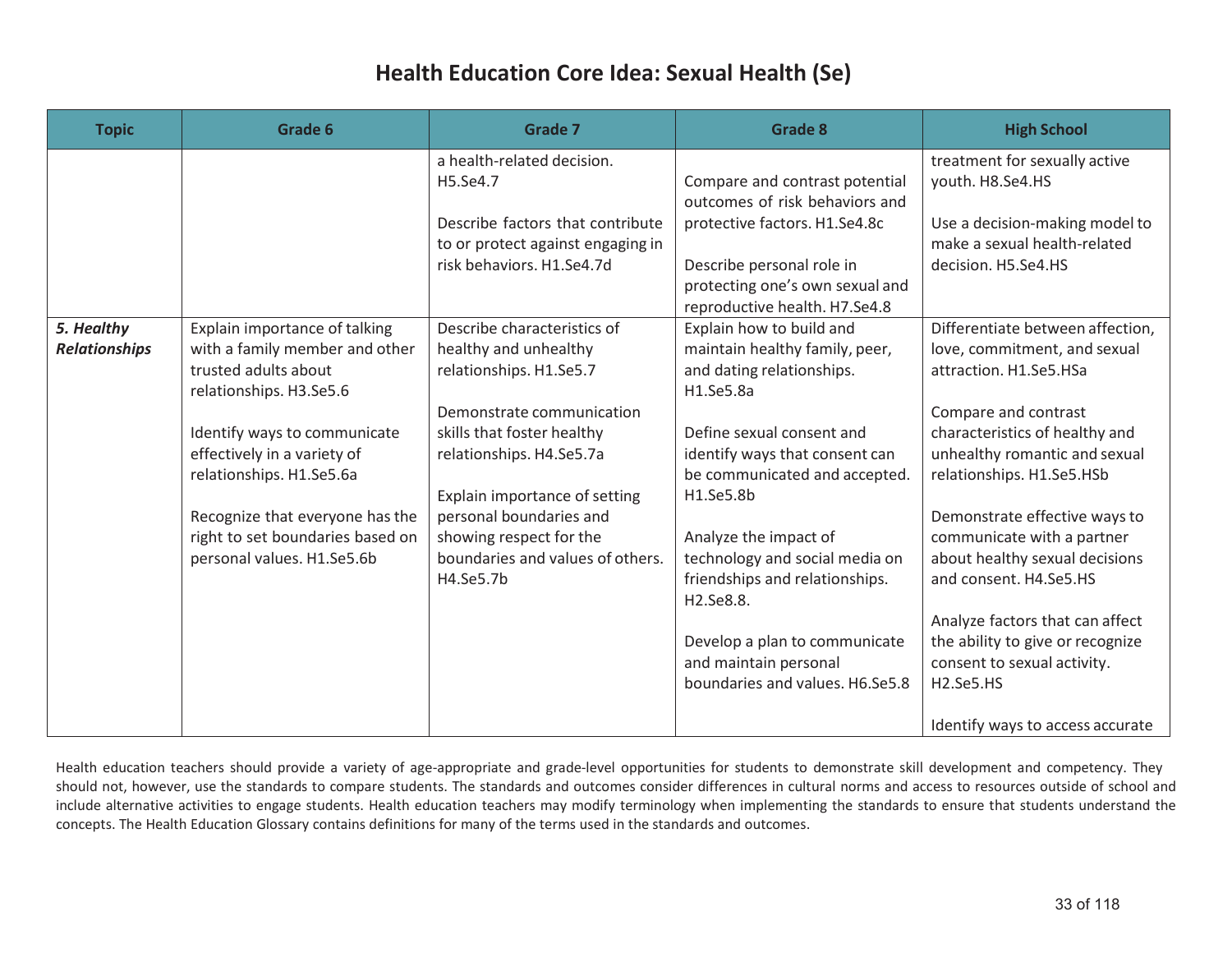| <b>Topic</b>                       | Grade 6                                                                                                               | Grade 7                                                                                              | Grade 8                                                                                             | <b>High School</b>                                                                                                   |
|------------------------------------|-----------------------------------------------------------------------------------------------------------------------|------------------------------------------------------------------------------------------------------|-----------------------------------------------------------------------------------------------------|----------------------------------------------------------------------------------------------------------------------|
|                                    |                                                                                                                       |                                                                                                      |                                                                                                     | information and resources for<br>survivors of sexual offenses.<br>H3.Se5.HS                                          |
| 6. Washington<br><b>State Laws</b> | Understand which sexual health<br>care services are available to<br>youth. H1.Se6.6a                                  | Identify laws related to accessing<br>sexual health care services.<br>H1.Se6.7a                      | Understand laws related to<br>accessing sexual health care<br>services. H1.Se6.8a                   | Describe laws related to<br>accessing sexual health care<br>services. H3.Se6.HS                                      |
|                                    | Understand that there are<br>behaviors that constitute sexual<br>offenses. H1.Se6.6b                                  | Define sexual offenses as they<br>relate to state law. H1.Se6.7b<br>Identify consequences of sharing | Understand importance of<br>personal responsibility for sexual<br>decisions. H7.Se6.HS              | Understand importance of<br>personal and social responsibility<br>for sexual decisions. H7.Se6.HS                    |
|                                    | Understand that it is illegal to<br>send or post sexually explicit<br>images or messages<br>electronically. H1.Se6.6c | sexually explicit pictures or<br>messages. H1.Se6.7c                                                 | Identify state laws related to<br>sexual offenses, including when<br>a minor is involved. H1.Se6.8b | Examine laws and consequences<br>related to sexual offenses,<br>including when a minor is<br>involved. H1.Se6.HSa    |
|                                    |                                                                                                                       |                                                                                                      | Explain consequences of sharing<br>sexually explicit pictures or<br>messages. H1.Se6.8c             | Identify laws and concerns<br>related to sending or posting<br>sexually explicit pictures or<br>messages. H1.Se6.HSb |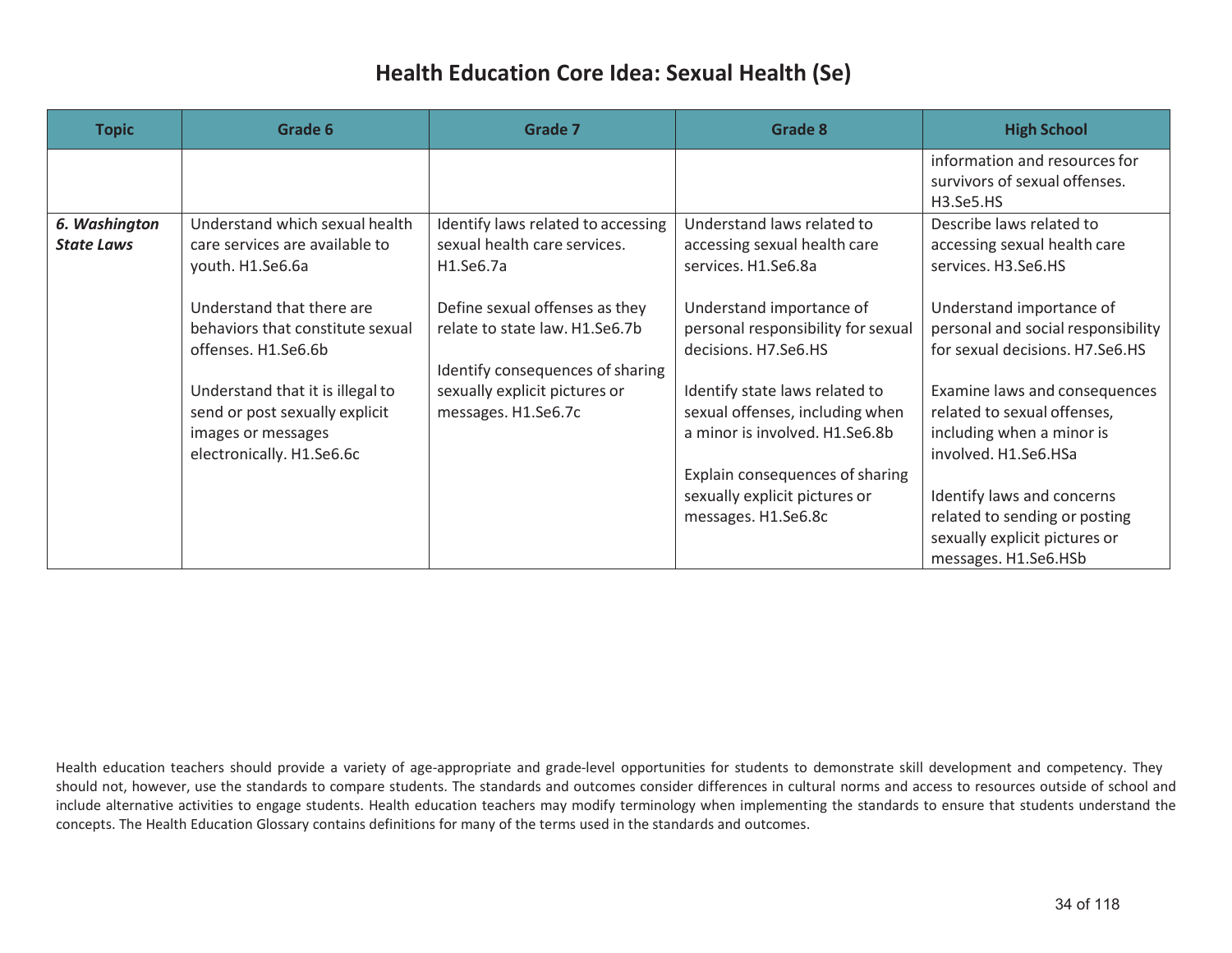| <b>Topic</b>      | Kindergarten          | Grade 1               | <b>Grade 2</b>        | Grade 3                | Grade 4                   | Grade 5                |
|-------------------|-----------------------|-----------------------|-----------------------|------------------------|---------------------------|------------------------|
| 1. Self-Esteem    | Understand positive   | Compare and contrast  | Identify personal     | Define self-esteem.    | Compare and contrast      | Explain how high self- |
|                   | self-talk. H1.So1.K   | positive and negative | strengths and         | H1.So1.3a              | high and low self-        | esteem is a sign of    |
|                   |                       | self-talk. H1.So1.1   | challenges. H1.So1.2a |                        | esteem. H1.So1.4a         | emotional well-being.  |
|                   |                       |                       |                       | Identify               |                           | H1.So1.5a              |
|                   |                       |                       | Recognize that        | characteristics of     | Understand the            |                        |
|                   |                       |                       | practice develops     | healthy self-esteem.   | connection between        | Recognize how self-    |
|                   |                       |                       | confidence.           | H1.So1.3b              | self-esteem and           | esteem is impacted     |
|                   |                       |                       | H1.So1.2b             |                        | healthy decision-         | by family and peers.   |
|                   |                       |                       |                       | Understand self-       | making. H1.So1.4b         | H1.So1.5b              |
|                   |                       |                       |                       | esteem can be          |                           |                        |
|                   |                       |                       |                       | enhanced by working    |                           |                        |
|                   |                       |                       |                       | through challenges.    |                           |                        |
|                   |                       |                       |                       | H1.So1.3c              |                           |                        |
| 2. Body Image     | Developmentally       | Developmentally       | Understand body size, | Identify positive and  | Understand                | Describe influence of  |
|                   | appropriate outcomes  | appropriate outcomes  | shape, and            | negative influences    | influences of family,     | peers and social       |
|                   | first appear in grade | first appear in grade | appearance are        | on body image.         | culture, and media on     | media on body          |
|                   | 2.                    | 2.                    | partially determined  | H2.So2.3               | body image. H2.So2.4      | image. H2.So2.5        |
|                   |                       |                       | by genetics. H1.So2.2 |                        |                           |                        |
| 3. Stress         | Identify              | Recognize positive    | Identify causes of    | Explain how the body   | Explain emotional         | List ways to support   |
| <b>Management</b> | characteristics of    | and negative effects  | stress. H1.So3.2a     | reacts to stress.      | reactions to stress.      | others in stressful    |
|                   | stress. H1.So3.K      | of stress. H1.So3.1   |                       | H1.So3.3a              | H1.So3.4a                 | situations. H8.So3.5   |
|                   |                       |                       | Describe stress       |                        |                           |                        |
|                   |                       | Identify basic stress | management            | Identify personal      | Describe relationship     | Compare healthy and    |
|                   |                       | management            | techniques.           | stressors. H1.So3.3b   | between attitude and      | unhealthy ways to      |
|                   |                       | techniques. H7.So3.1  | H1.So3.2b             |                        | stress. H1.So3.4b         | manage stress.         |
|                   |                       |                       |                       | Identify strategies to |                           | H7.So3.5               |
|                   |                       |                       |                       | manage personal        | <b>Explain how stress</b> |                        |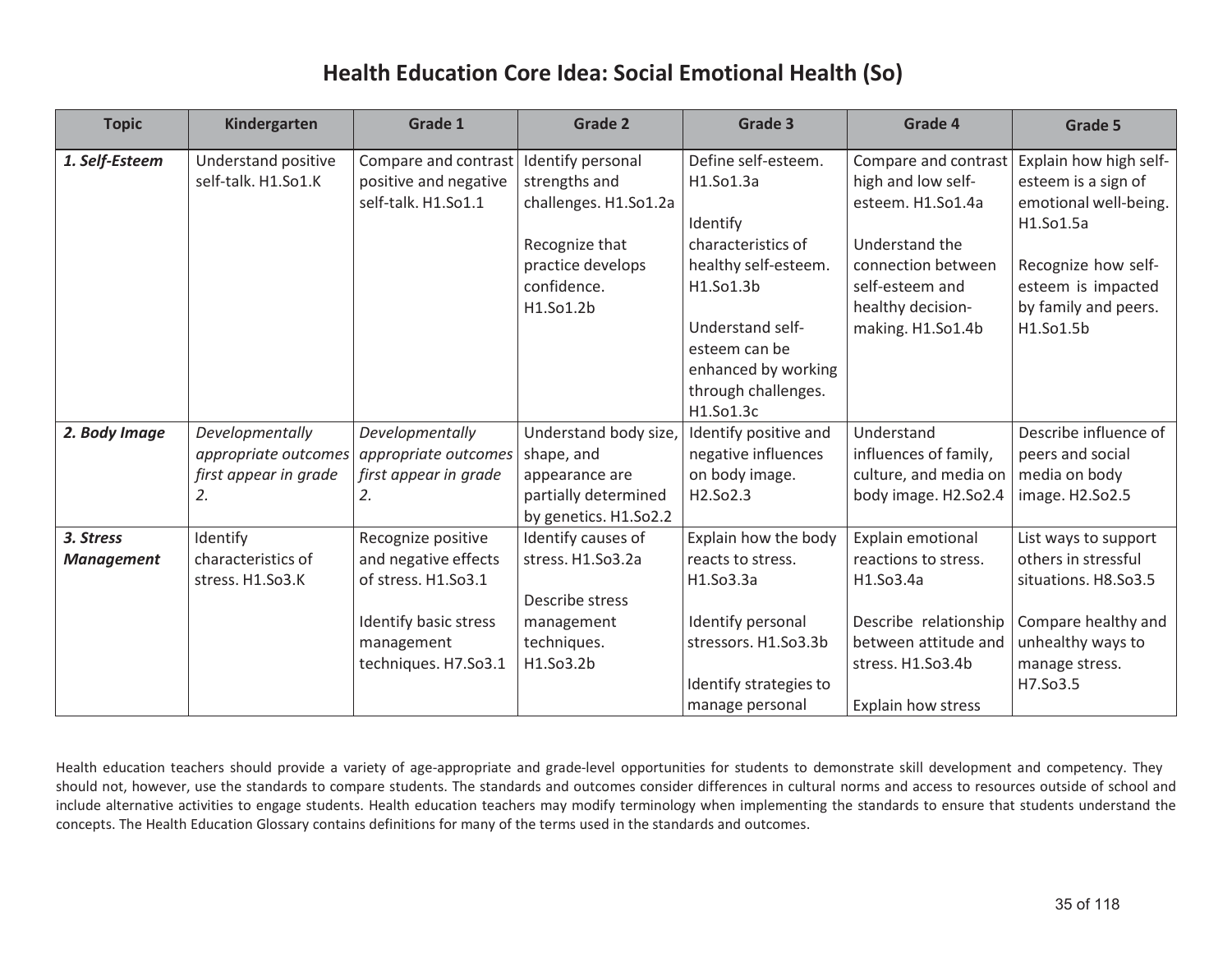| <b>Topic</b>    | Kindergarten          | Grade 1                 | <b>Grade 2</b>         | Grade 3                  | Grade 4                                                            | Grade 5                |
|-----------------|-----------------------|-------------------------|------------------------|--------------------------|--------------------------------------------------------------------|------------------------|
|                 |                       |                         |                        | stress. H7.So3.3         | management<br>techniques positively<br>impact health.<br>H1.So3.4c |                        |
| 4. Expressing   | Identify different    | Describe appropriate    | Demonstrate            | Describe importance      | Explain how                                                        | Understand ways to     |
| <b>Emotions</b> | kinds of emotions.    | ways to express         | appropriate ways to    | of being aware of        | expression of                                                      | manage difficult       |
|                 | H1.So4.Ka             | emotions. H1.So4.1a     | express emotions.      | one's own feelings.      | emotions may                                                       | emotions. H1.So4.5a    |
|                 |                       |                         | H4.So4.2               | H1.So4.3a                | impact others.                                                     |                        |
|                 | Identify appropriate  | Recognize importance    |                        |                          | H4.So4.4a                                                          | Identify resources for |
|                 | ways to express and   | of being sensitive to   | Understand             | Identify                 |                                                                    | managing emotions.     |
|                 | manage emotions.      | others' feelings.       | relationship between   | characteristics of self- | Understand how to                                                  | H1.So4.5b              |
|                 | H1.So4.Kb             | H1.So4.1b               | emotions and           | control. H1.So4.3b       | express empathy.                                                   |                        |
|                 |                       |                         | behaviors. H1.So4.2    |                          | H4.So4.4b                                                          |                        |
| 5. Harassment,  | Recognize bullying    | Distinguish between     | Define bystanders      | Demonstrate how to       | Compare and contrast                                               | Explain how bullying,  |
| Intimidation,   | and teasing. H1.So5.K | bullying and teasing.   | and interveners        | respond appropriately    | bullying, teasing,                                                 | intimidation, and      |
| and Bullying    |                       | H1.So5.1a               | related to bullying.   | to bullying or teasing.  | harassment, and                                                    | harassment affect      |
|                 | Recognize ways to     |                         | H1.So5.2               | H4.So5.3                 | intimidation. H1.So5.4                                             | individuals.           |
|                 | respond               | Discuss harmful         |                        |                          |                                                                    | H1.So5.5a              |
|                 | appropriately to      | effects of bullying and | Identify strategies to | Identify benefits of     | Demonstrate how to                                                 |                        |
|                 | bullying and teasing. | teasing. H1.So5.1b      | intervene safely when  | intervening and          | respond appropriately                                              | Advocate for self and  |
|                 | H4.So5.K              |                         | someone is being       | disadvantages of         | to bullying,                                                       | others to prevent      |
|                 |                       | List ways to respond    | bullied or teased.     | being a bystander.       | harassment, and                                                    | bullying, harassment,  |
|                 |                       | appropriately to        | H8.So5.2               | H8.So5.3                 | intimidation. H4.So5.4                                             | and intimidation.      |
|                 |                       | bullying and teasing.   |                        |                          |                                                                    | H8.So5.5               |
|                 |                       | H4.So5.1                |                        | Recognize harassment     |                                                                    |                        |
|                 |                       |                         |                        | and intimidation.        |                                                                    | Define sexual          |
|                 |                       |                         |                        | H1.So5.3                 |                                                                    | harassment.            |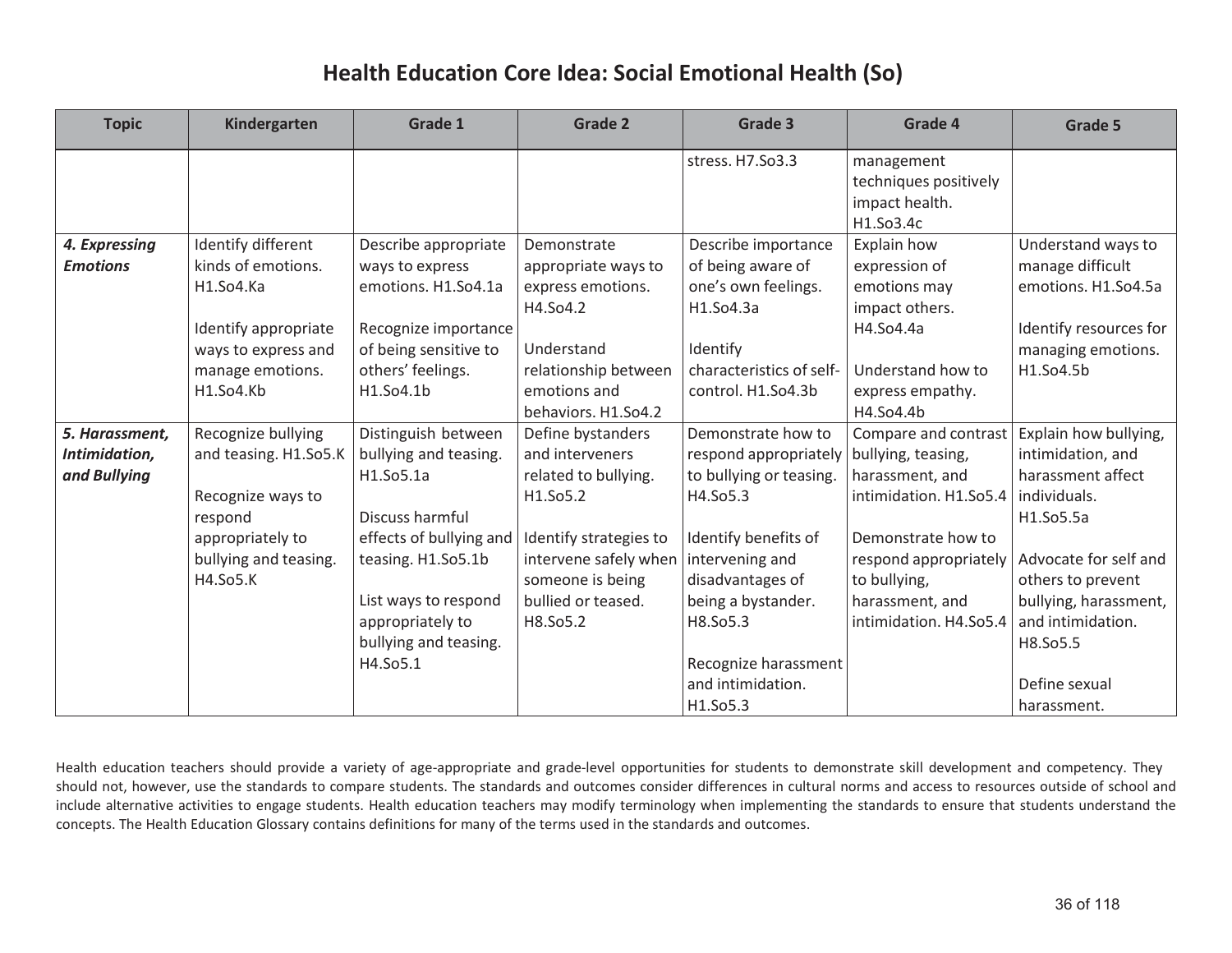| <b>Topic</b> | Kindergarten | Grade 1 | <b>Grade 2</b> | Grade 3 | Grade 4 | Grade 5                                  |
|--------------|--------------|---------|----------------|---------|---------|------------------------------------------|
|              |              |         |                |         |         | H1.So5.5b                                |
|              |              |         |                |         |         | Understand cyber-<br>bullying. H1.So5.5c |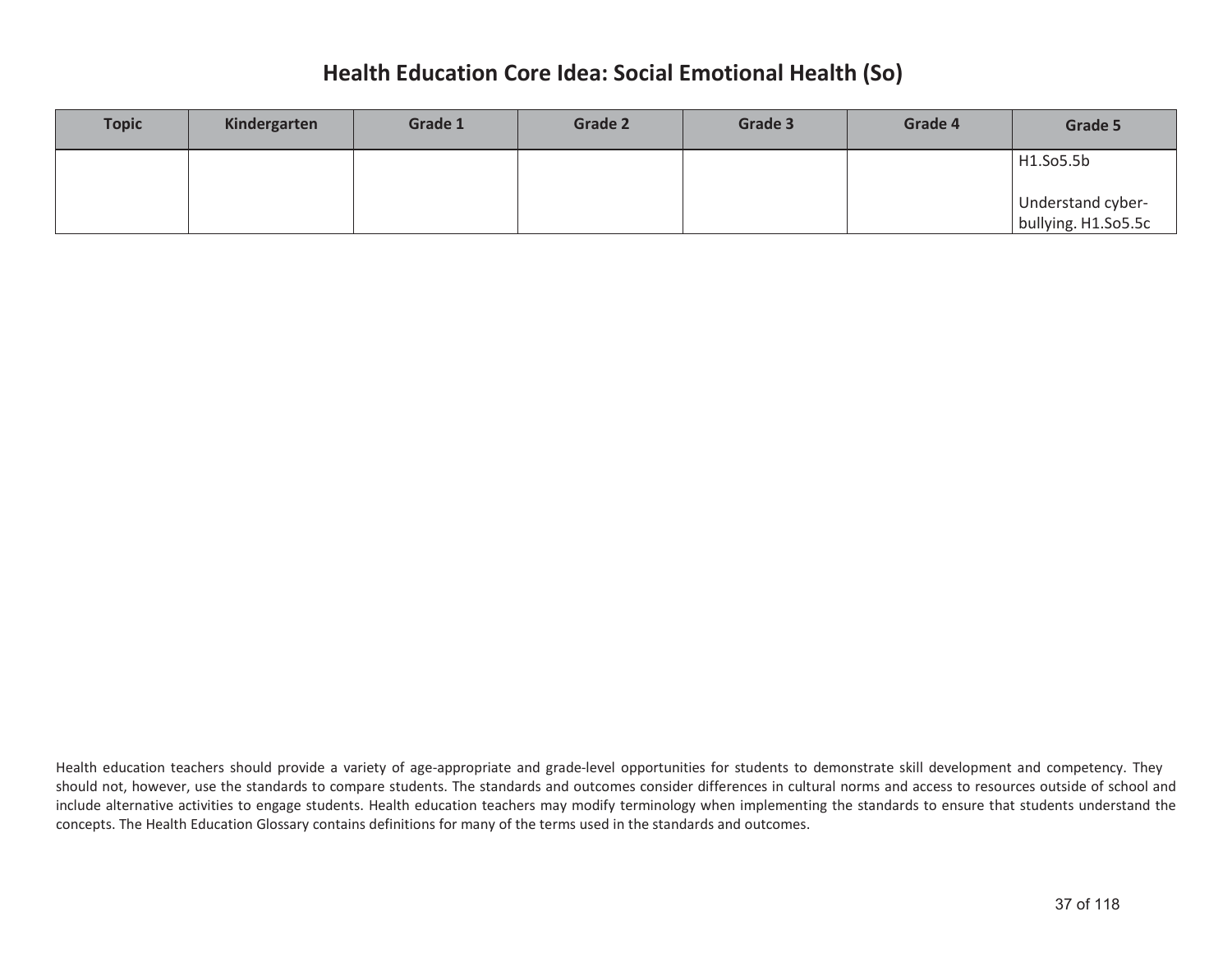| <b>Topic</b>                                 | Grade 6                                                                                                                                     | <b>Grade 7</b>                                                                                                                                                  | Grade 8                                                                                                                                                                             | <b>High School</b>                                                                                                                                                                                                                                           |
|----------------------------------------------|---------------------------------------------------------------------------------------------------------------------------------------------|-----------------------------------------------------------------------------------------------------------------------------------------------------------------|-------------------------------------------------------------------------------------------------------------------------------------------------------------------------------------|--------------------------------------------------------------------------------------------------------------------------------------------------------------------------------------------------------------------------------------------------------------|
| 1. Self-Esteem                               | Describe factors that can<br>influence self-esteem. H1.So1.6a<br>Understand how to improve<br>one's self-esteem. H1.So1.6b                  | Explain how self-esteem<br>influences personal health<br>choices. H1.So1.7<br>Describe personal choices that<br>can positively impact self-<br>esteem. H7.So1.7 | Compare characteristics of high<br>and low self-esteem and<br>impacts on health. H1.So1.8<br>Demonstrate ability to make<br>choices that positively impact<br>self-esteem. H7.So1.8 | Assess self-esteem and<br>determine its impact on<br>personal dimensions of health.<br>H1.So1.HSa<br>Understand changes in self-<br>esteem can occur as people<br>mature. H1.So1.HSb                                                                         |
| 2. Body Image and<br><b>Eating Disorders</b> | Describe how self-esteem and<br>body image are related.<br>H1.So2.6a<br>Explain importance of a positive<br>body image. H1.So2.6b           | Explain how peers and media<br>influence body image. H2.So2.7                                                                                                   | Explain how body image<br>influences eating disorders.<br>H2.So2.8<br>Identify signs, symptoms, and<br>consequences of eating<br>disorders. H1.So2.8                                | Explain why people with eating<br>disorders need support services.<br>H3.So2.HS<br>Identify supportive services for<br>people with eating disorders.<br>H1.So2.HS<br>Describe how to support<br>someone who has symptoms of<br>an eating disorder. H8.So2.HS |
| 3. Stress<br><b>Management</b>               | Define stressor, eustress, and<br>distress. H1.So3.6a<br>Explain causes and effects of<br>stress. H1.So3.6b<br>Understand stress management | Differentiate between eustress<br>and distress. H1.So3.7<br>Compare healthy and unhealthy<br>ways of dealing with stress.<br>H7.So3.7                           | Analyze effects of eustress and<br>distress. H1.So3.8<br>Evaluate personal stress<br>management techniques.<br>H7.So3.8                                                             | Identify physical and<br>psychological responses to<br>stressors. H1.So3.HS<br>Develop a personal stress<br>management plan. H7.So3.HS                                                                                                                       |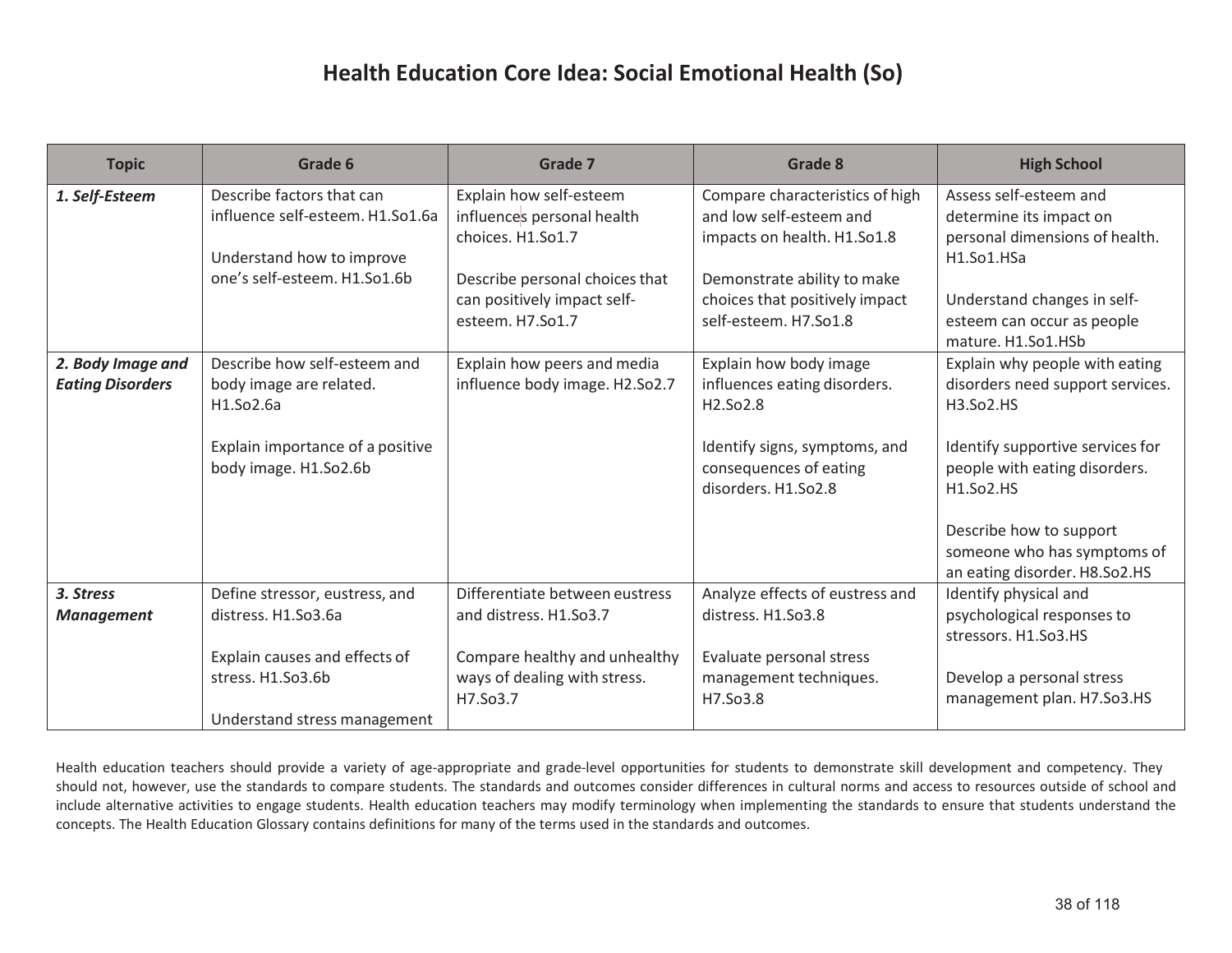| <b>Topic</b>                                           | Grade 6                                                                                                                                                                   | Grade 7                                                                                                                                                                                        | Grade 8                                                                                                                                                                 | <b>High School</b>                                                                                                                                                                    |
|--------------------------------------------------------|---------------------------------------------------------------------------------------------------------------------------------------------------------------------------|------------------------------------------------------------------------------------------------------------------------------------------------------------------------------------------------|-------------------------------------------------------------------------------------------------------------------------------------------------------------------------|---------------------------------------------------------------------------------------------------------------------------------------------------------------------------------------|
| 4. Expressing<br><b>Emotions</b>                       | techniques. H7.So3.6<br>Explain importance of<br>understanding other                                                                                                      | Describe ways to manage<br>interpersonal conflict. H1.So4.7a                                                                                                                                   | Demonstrate ways to manage<br>or resolve interpersonal conflict.                                                                                                        | Advocate for ways to manage or<br>resolve interpersonal conflict.                                                                                                                     |
|                                                        | perspectives when resolving<br>interpersonal conflicts.<br>H1.So4.6a                                                                                                      | Explain how expressing<br>emotions or feelings can<br>influence others. H1.So4.7b                                                                                                              | H4.So4.8<br>Compare and contrast the<br>influence of family, culture, and                                                                                               | <b>H8.So4.HS</b><br>Summarize strategies for coping<br>with difficult emotions, including                                                                                             |
|                                                        | Summarize characteristics of<br>empathy and compassion.<br>H1.So4.6b                                                                                                      |                                                                                                                                                                                                | media on how emotions are<br>expressed. H2.So4.8                                                                                                                        | defense mechanisms. H1.So4.HS<br>Demonstrate effective                                                                                                                                |
|                                                        | Investigate resources for<br>support when dealing with<br>difficult emotions. H3.So4.6                                                                                    |                                                                                                                                                                                                |                                                                                                                                                                         | communication skills to express<br>emotions. H4.So4.HS                                                                                                                                |
| 5. Harassment,<br>Intimidation, and<br><b>Bullying</b> | Describe different types of<br>harassment, intimidation, and<br>bullying. H1.So5.6a<br>Analyze harmful effects of<br>harassment, intimidation, and<br>bullying. H1.So5.6b | Determine strategies for<br>responding to harassment,<br>intimidation, and bullying.<br>H5.So5.7<br>Explain how harassment,<br>intimidation, and bullying affect<br>individuals, families, and | Describe possible consequences<br>of harassment, intimidation,<br>and bullying. H1.So5.8a<br>Advocate for a bully-free school<br>and community environment.<br>H8.So5.8 | Analyze strategies to prevent<br>and respond to different types<br>of harassment, intimidation,<br>and bullying. H1.So5.HS<br>Compare and contrast the<br>influence of family, peers, |
|                                                        |                                                                                                                                                                           | communities. H1.So5.7                                                                                                                                                                          | Understand connection<br>between bullying and harmful<br>behaviors including suicide.<br>H1.So5.8c                                                                      | culture, media, technology, and<br>other factors on harassment,<br>intimidation, and bullying.<br>H2.So5.HS                                                                           |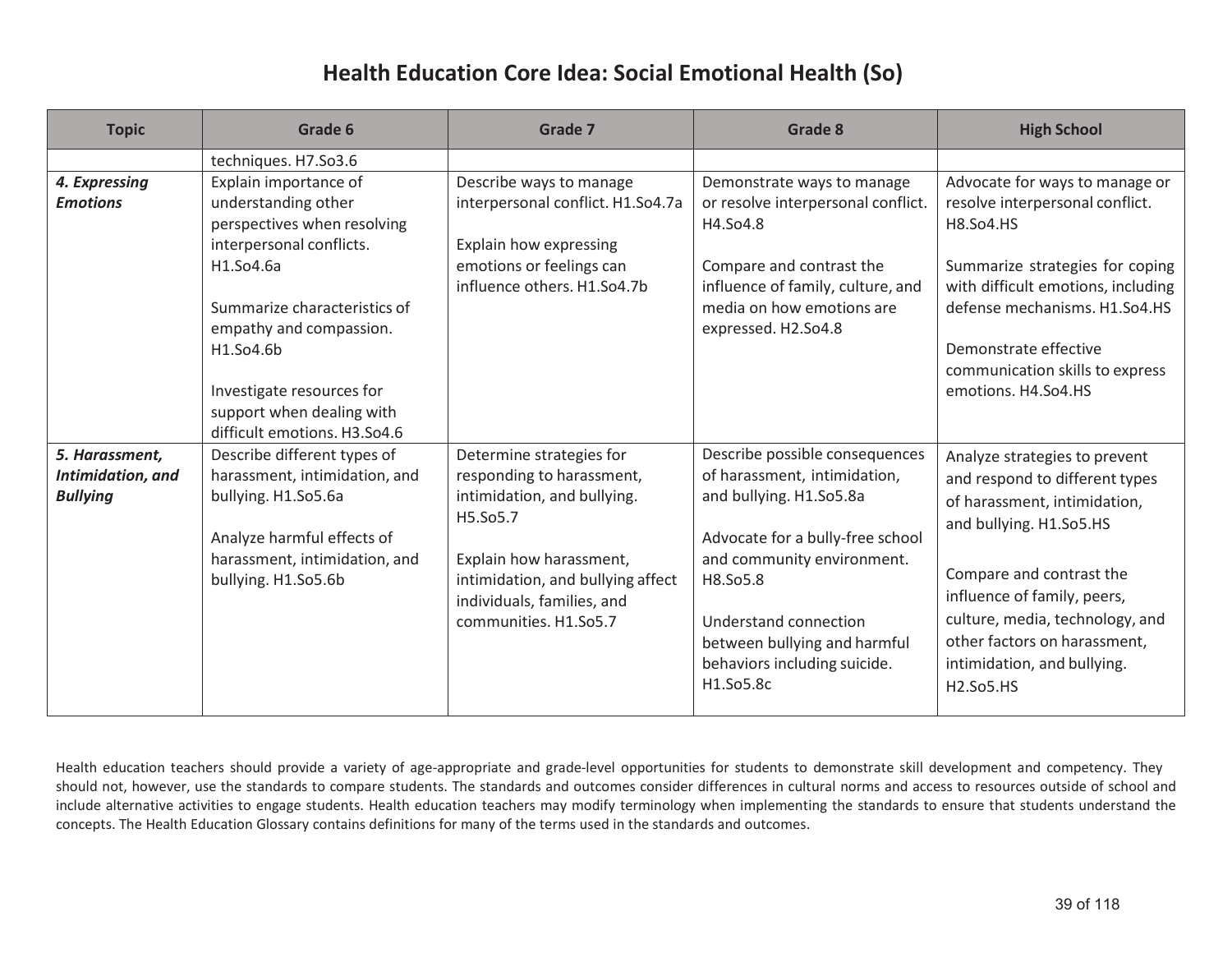| <b>Topic</b>             | Grade 6                           | <b>Grade 7</b>                   | Grade 8                           | <b>High School</b>               |
|--------------------------|-----------------------------------|----------------------------------|-----------------------------------|----------------------------------|
| 6. Emotional,            | Identify signs and symptoms of    | Identify different emotional and | Explain causes, symptoms, and     | Compare and contrast emotional   |
| Mental, and              | depression and anxiety.           | mental and behavioral health     | effects of emotional and mental   | and mental and behavioral        |
| <b>Behavioral Health</b> | H1.So6.6a                         | disorders. H1.So6.7a             | and behavioral health disorders.  | illness, mental well-being, and  |
|                          |                                   |                                  | H1.So6.8a                         | concurrent disorders.            |
|                          | Describe situations that call for | Identify valid and reliable      |                                   | H1.So6.HSa                       |
|                          | professional emotional and        | emotional and mental and         | Identify valid and reliable       |                                  |
|                          | mental and behavioral health      | behavioral health services.      | emotional and mental and          | Describe how self-harm or        |
|                          | services. H3.So6.6                | H3.So6.7                         | behavioral health supports and    | suicide impacts other people.    |
|                          |                                   |                                  | services available to youth age   | H1.So6.HSb                       |
|                          | Identify reasons individuals may  | Identify risk factors associated | 13 and older. H3.So6.8            |                                  |
|                          | want to harm themselves.          | with self-harm and/or suicide.   |                                   | Explain how to help someone      |
|                          | H1.So6.6b                         | H1.So6.7b                        | Recognize signs that someone      | who is thinking about            |
|                          |                                   |                                  | may be at risk of suicide.        | attempting suicide. H1.So6.HSc   |
|                          | Understand that emotional and     | Recognize how culture and        | H1.So6.8b                         |                                  |
|                          | mental and behavioral health      | media impact access to mental    |                                   | Identify school and community    |
|                          | and well-being are as important   | and behavioral health services.  | Recognize stigma as it relates to | resources that can help a person |
|                          | as physical health and well-      | H2.So6.7                         | emotional and mental and          | with emotional and mental and    |
|                          | being. H1.So6.6c                  |                                  | behavioral health. H1.So6.8d      | behavioral health concerns.      |
|                          |                                   | Demonstrate supportive           |                                   | H3.So6.HSa                       |
|                          | Define stigma related to mental   | responses to people who may      |                                   |                                  |
|                          | and behavioral health.            | be experiencing mental and       |                                   | Describe laws related to minors  |
|                          | H1.So6.6d                         | behavioral health disorders.     |                                   | accessing mental health care.    |
|                          |                                   | H4.So6.7                         |                                   | H3.So6.HSb                       |
|                          |                                   |                                  |                                   |                                  |
|                          |                                   | Identify how individuals         |                                   | Advocate for reducing stigma     |
|                          |                                   | experience stigma related to     |                                   | associated with emotional and    |
|                          |                                   | mental and behavioral health.    |                                   | mental and behavioral health.    |
|                          |                                   | H1.So6.7c                        |                                   | H8.So6.HS                        |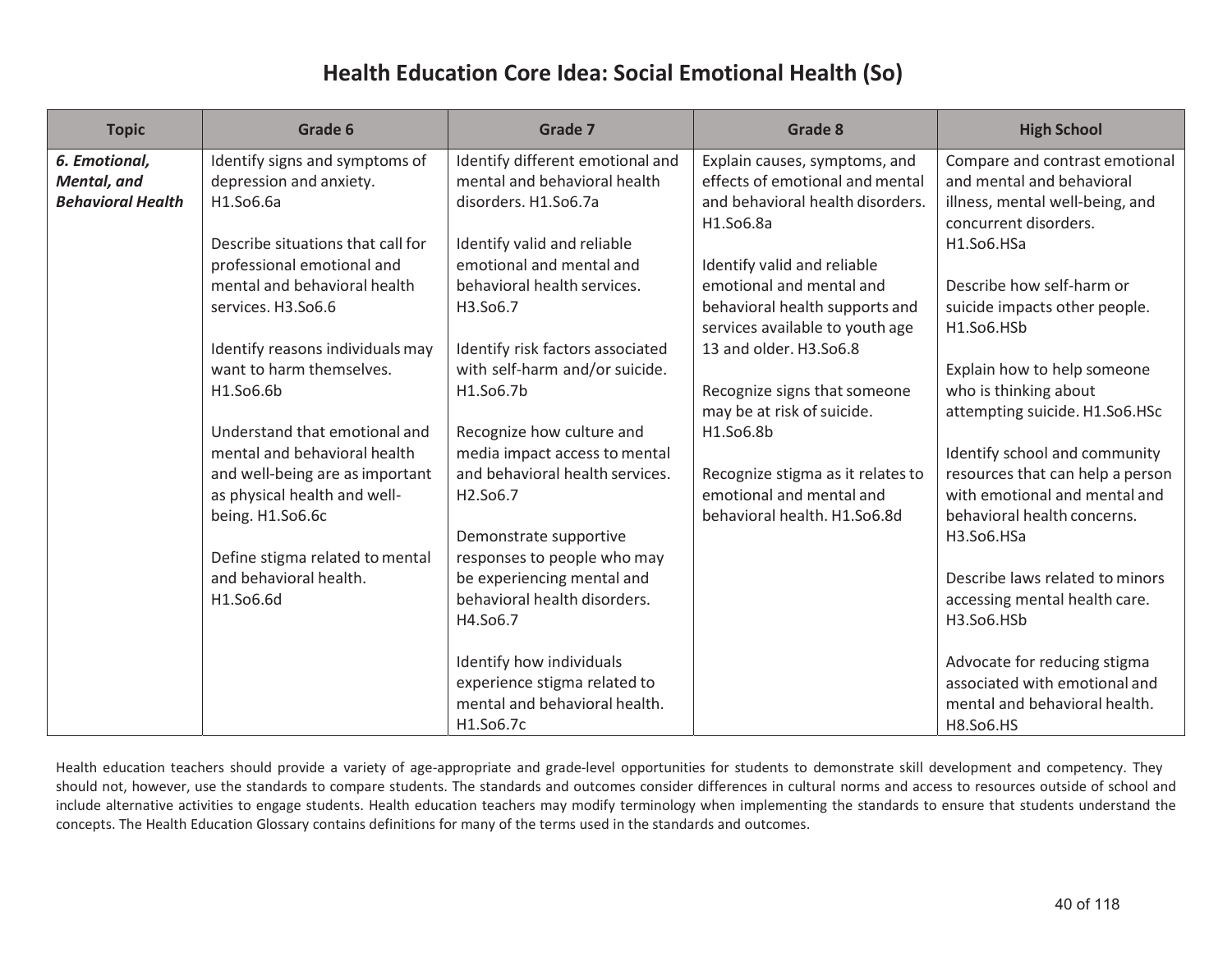| <b>Topic</b>     | <b>Kindergarten</b>                                                                                                                                                                                                                                                               | <b>Grade 1</b>                                                                                                                                                                                                                  | <b>Grade 2</b>                                                                                                                                                                                                                                               | <b>Grade 3</b>                                                                                                                                                                                                                                                    | Grade 4                                                                                                                                                                                                                                                                                                                                                                                                                                                            | <b>Grade 5</b>                                                                                                                                                                                                                                                                                                                                                                                                                                                               |
|------------------|-----------------------------------------------------------------------------------------------------------------------------------------------------------------------------------------------------------------------------------------------------------------------------------|---------------------------------------------------------------------------------------------------------------------------------------------------------------------------------------------------------------------------------|--------------------------------------------------------------------------------------------------------------------------------------------------------------------------------------------------------------------------------------------------------------|-------------------------------------------------------------------------------------------------------------------------------------------------------------------------------------------------------------------------------------------------------------------|--------------------------------------------------------------------------------------------------------------------------------------------------------------------------------------------------------------------------------------------------------------------------------------------------------------------------------------------------------------------------------------------------------------------------------------------------------------------|------------------------------------------------------------------------------------------------------------------------------------------------------------------------------------------------------------------------------------------------------------------------------------------------------------------------------------------------------------------------------------------------------------------------------------------------------------------------------|
| 1. Use and Abuse | Understand how<br>medicines are used<br>correctly. H1.Su1.Ka<br>Recognize differences<br>between medicines<br>and harmful drugs.<br>H1.Su1.Kb<br>Identify trusted adults<br>at home and school<br>who administer<br>prescriptions and<br>over-the-counter<br>medicines. H3.Su1.Kc | Understand<br>differences between<br>safe and unwanted<br>medicine use.<br>H1.Su1.1a<br>Identify different<br>medicines and harmful<br>drugs. H1.Su1.1b<br>Understand tobacco<br>and alcohol are<br>harmful drugs.<br>H1.Su1.1c | Understand<br>differences between<br>prescription<br>medicines, over-the-<br>counter medicines,<br>and harmful drugs.<br>H1.Su1.2a<br>Understand commonly commonly used<br>used terms for tobacco terms for marijuana.<br>and alcohol. H1.Su1.2b   H1.Su1.3b | Compare and<br>contrast prescription<br>and over-the-counter<br>medicines with<br>harmful drugs.<br>H1.Su1.3a<br>Understand<br>Identify how family,<br>school, and<br>community influence<br>decisions related to<br>tobacco, alcohol, and<br>marijuana. H2.Su1.3 | Understand<br>differences between<br>medically accurate<br>use and abuse of<br>prescriptions and<br>over-the-counter<br>medicines. H1.Su1.4a<br>Understand tobacco,<br>alcohol, and<br>marijuana are illegal<br>for minors.<br>H1.Su1.4b<br>Describe reasons<br>people use tobacco,<br>alcohol, and other<br>drugs. H1.Su1.4c<br>Identify how peers,<br>media, and<br>technology influence<br>decisions related to<br>tobacco, alcohol, and<br>marijuana. H2.Su1.4 | Identify reliable sources<br>of information about<br>tobacco, alcohol, and<br>other drugs. H3.Su1.5<br>Identify a variety of<br>tobacco, alcohol, and<br>marijuana products.<br>H1.Su1.5a<br>Recognize that tobacco,<br>alcohol, and other<br>drugs can be addictive.<br>H1.Su1.5b<br>Describe how family,<br>school, community,<br>peers, media, and<br>technology influence<br>decisions related to use<br>of tobacco, alcohol,<br>marijuana, and other<br>drugs. H2.Su1.5 |
| 2. Effects       | Developmentally<br>appropriate outcomes                                                                                                                                                                                                                                           | Recognize effects of<br>medicines used                                                                                                                                                                                          | Understand effects of<br>tobacco and alcohol.                                                                                                                                                                                                                | Describe effects of<br>tobacco, secondhand                                                                                                                                                                                                                        | Describe harmful<br>effects of medicines,                                                                                                                                                                                                                                                                                                                                                                                                                          | Recognize substances<br>are more addictive and                                                                                                                                                                                                                                                                                                                                                                                                                               |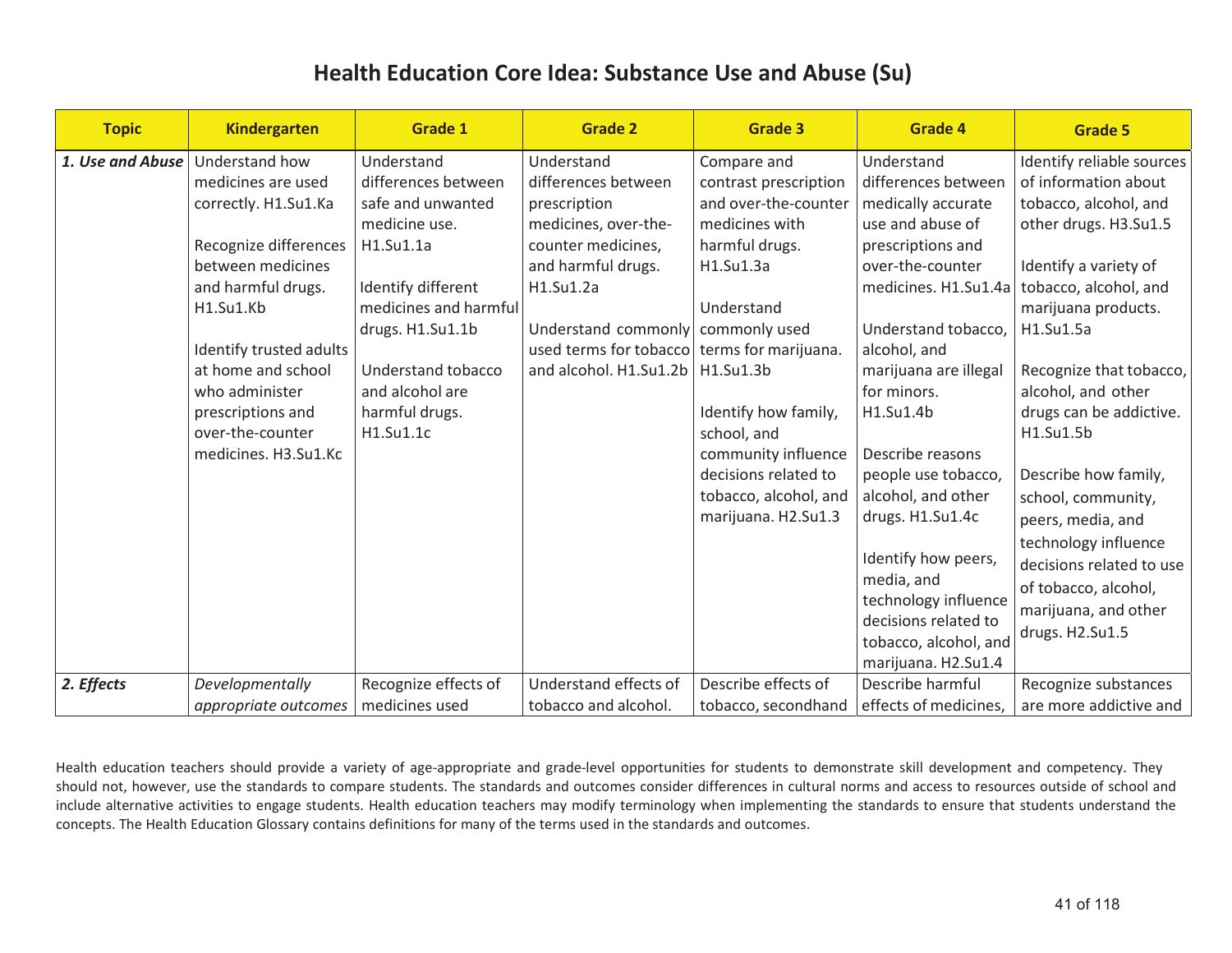| <b>Topic</b>  | <b>Kindergarten</b>                                                                                        | Grade 1                                                                                                          | <b>Grade 2</b>                                                                                                | Grade 3                                                                                                              | Grade 4                                                                                                                            | Grade 5                                                                                                    |
|---------------|------------------------------------------------------------------------------------------------------------|------------------------------------------------------------------------------------------------------------------|---------------------------------------------------------------------------------------------------------------|----------------------------------------------------------------------------------------------------------------------|------------------------------------------------------------------------------------------------------------------------------------|------------------------------------------------------------------------------------------------------------|
|               | first appear in grade<br>1.                                                                                | incorrectly. H1.Su2.1                                                                                            | H1.Su2.2                                                                                                      | smoke, alcohol, and<br>marijuana. H1.Su2.3                                                                           | tobacco, alcohol, and<br>marijuana. H1.Su2.4                                                                                       | harmful during growth<br>and development.<br>H1.Su2.5a<br>Explain how substance<br>abuse can affect family |
|               |                                                                                                            |                                                                                                                  |                                                                                                               |                                                                                                                      |                                                                                                                                    | and friends. H1.Su2.5b                                                                                     |
| 3. Prevention | Understand<br>importance of using<br>medicines only with<br>supervision of a<br>trusted adult.<br>H1.Su3.K | Recognize how to tell<br>a trusted adult when<br>offered nonprescribed<br>medicine or harmful<br>drugs. H4.Su3.1 | Describe how to use<br>refusal skills when<br>offered nonprescribed<br>medicine or harmful<br>drugs. H4.Su3.2 | Describe verbal and<br>nonverbal<br>communication skills<br>to avoid tobacco,<br>alcohol, and<br>marijuana. H4.Su3.3 | Describe how to ask<br>for help to avoid<br>situations in which<br>others are using<br>tobacco, alcohol, or<br>marijuana. H4.Su3.4 | Demonstrate ways to<br>resist peer pressure to<br>use substances.<br>H4.Su3.5<br>Identify healthy          |
|               |                                                                                                            | Recognize importance<br>of avoiding tobacco,<br>secondhand smoke,<br>and alcohol. H1.Su3.1                       | Identify benefits of<br>being tobacco- and<br>alcohol-free. H1.Su3.2<br>Demonstrate refusal                   | Identify situations<br>and potential<br>outcomes of<br>decisions related to                                          | Determine benefits<br>of abstaining from<br>or discontinuing use<br>of tobacco, alcohol,                                           | alternatives for<br>decisions related to<br>substance use.<br>H5.Su3.5                                     |
|               |                                                                                                            |                                                                                                                  | skills in different<br>situations. H1.Su3.2                                                                   | tobacco, alcohol, and<br>marijuana. H5.Su3.3                                                                         | and marijuana.<br>H1.Su3.4                                                                                                         |                                                                                                            |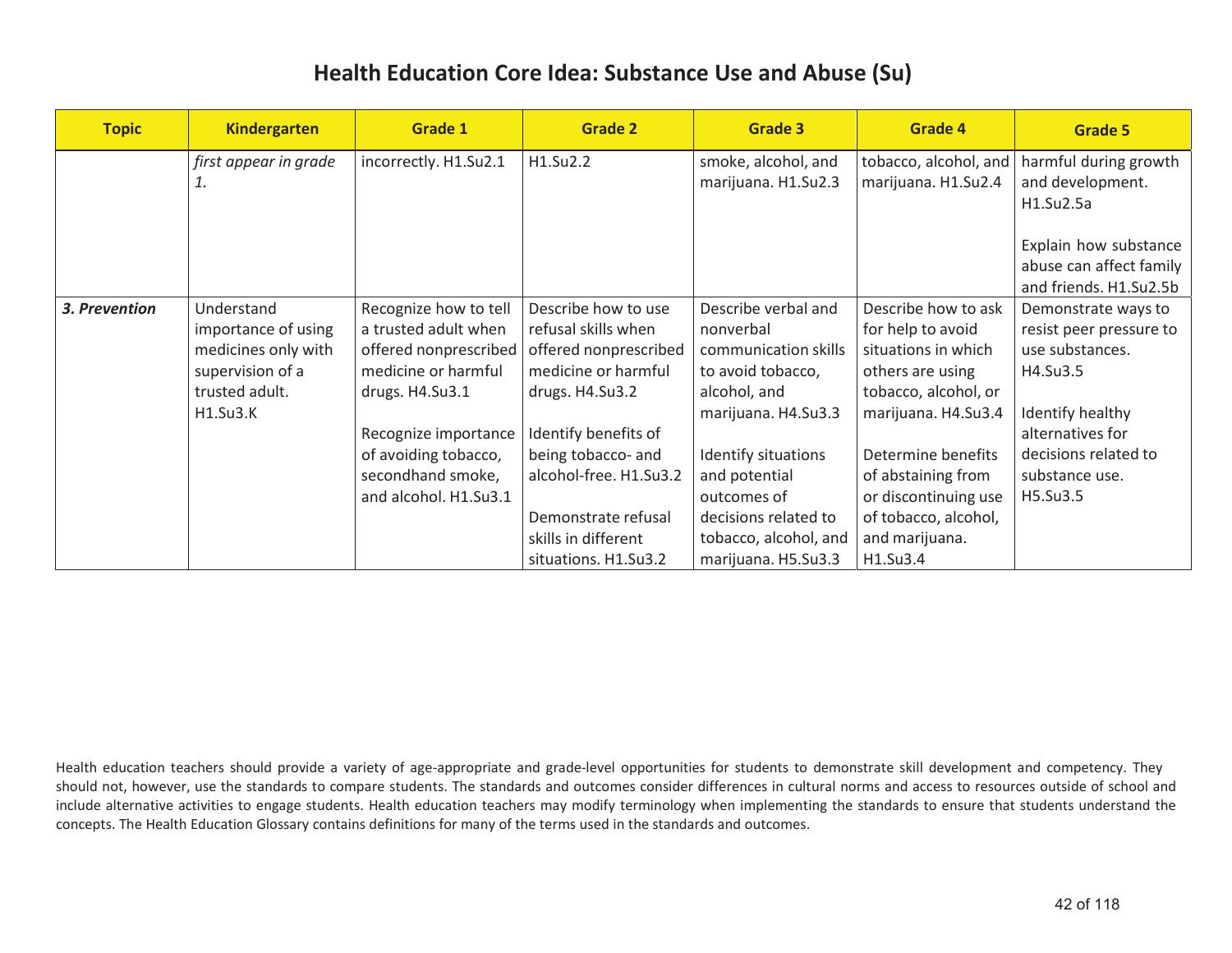| <b>Topic</b>  | Grade 6                            | <b>Grade 7</b>                    | <b>Grade 8</b>                                     | <b>High School</b>                |
|---------------|------------------------------------|-----------------------------------|----------------------------------------------------|-----------------------------------|
| 1. Use and    | Explain differences between        | Distinguish between substance     | Analyze factors that influence                     | Analyze why individuals choose    |
| <b>Abuse</b>  | appropriate use, misuse, and       | use, misuse, abuse, dependency,   | substance use and abuse.                           | to use or not use substances.     |
|               | abuse of substances. H1.Su1.6a     | and addiction. H1.Su1.7           | H2.Su1.8                                           | H1.Su1.HSa                        |
|               |                                    |                                   |                                                    |                                   |
|               | Understand stages of addiction.    | Describe how peers and media      | Compare and contrast sources of                    | Differentiate classifications of  |
|               | H1.Su1.6b                          | influence substance use and       | information on substance use.                      | substances. H1.Su1.HSb            |
|               |                                    | abuse. H2.Su1.7                   | H3.Su1.8                                           |                                   |
|               | Describe how peers and family      |                                   |                                                    | Analyze validity of information   |
|               | influence substance use and        |                                   | Explain classifications of<br>substances. H1.Su1.8 | on substance use. H3.Su1.HSa      |
|               | abuse. H2.Su1.6                    |                                   |                                                    | Describe laws related to minors   |
|               |                                    |                                   |                                                    | accessing substance abuse         |
|               |                                    |                                   |                                                    | treatment. H3.Su1.5b              |
| 2. Effects    | Understand short- and long-        | Explain short- and long-term      | Describe how substance abuse                       | Summarize short- and long-term    |
|               | term effects of substance abuse    | effects of substance abuse on     | affects dimensions of health.                      | effects of substance abuse on     |
|               | on physical and mental health.     | dimensions of health. H1.Su2.7    | H1.Su2.8                                           | dimensions of health.             |
|               | H1.Su2.6                           |                                   |                                                    | H1.Su2.HSa                        |
|               |                                    |                                   |                                                    |                                   |
|               |                                    |                                   |                                                    | Analyze how addiction and         |
|               |                                    |                                   |                                                    | dependency impact individuals,    |
|               |                                    |                                   |                                                    | families, and society.            |
|               |                                    |                                   |                                                    | H1.Su2.HSb                        |
| 3. Prevention | Identify how to use refusal skills | Demonstrate use of refusal skills | Apply refusal skills to avoid                      | Predict how a drug-free lifestyle |
|               | to avoid substance use. H1.Su3.6   | to avoid substance use.           | substance use. H7.Su3.8a                           | will support achievement of       |
|               |                                    | H7.Su3.7a                         |                                                    | short- and long-term goals.       |
|               | Identify scenarios in which        |                                   | Demonstrate behaviors and                          | <b>H6.Su3.HS</b>                  |